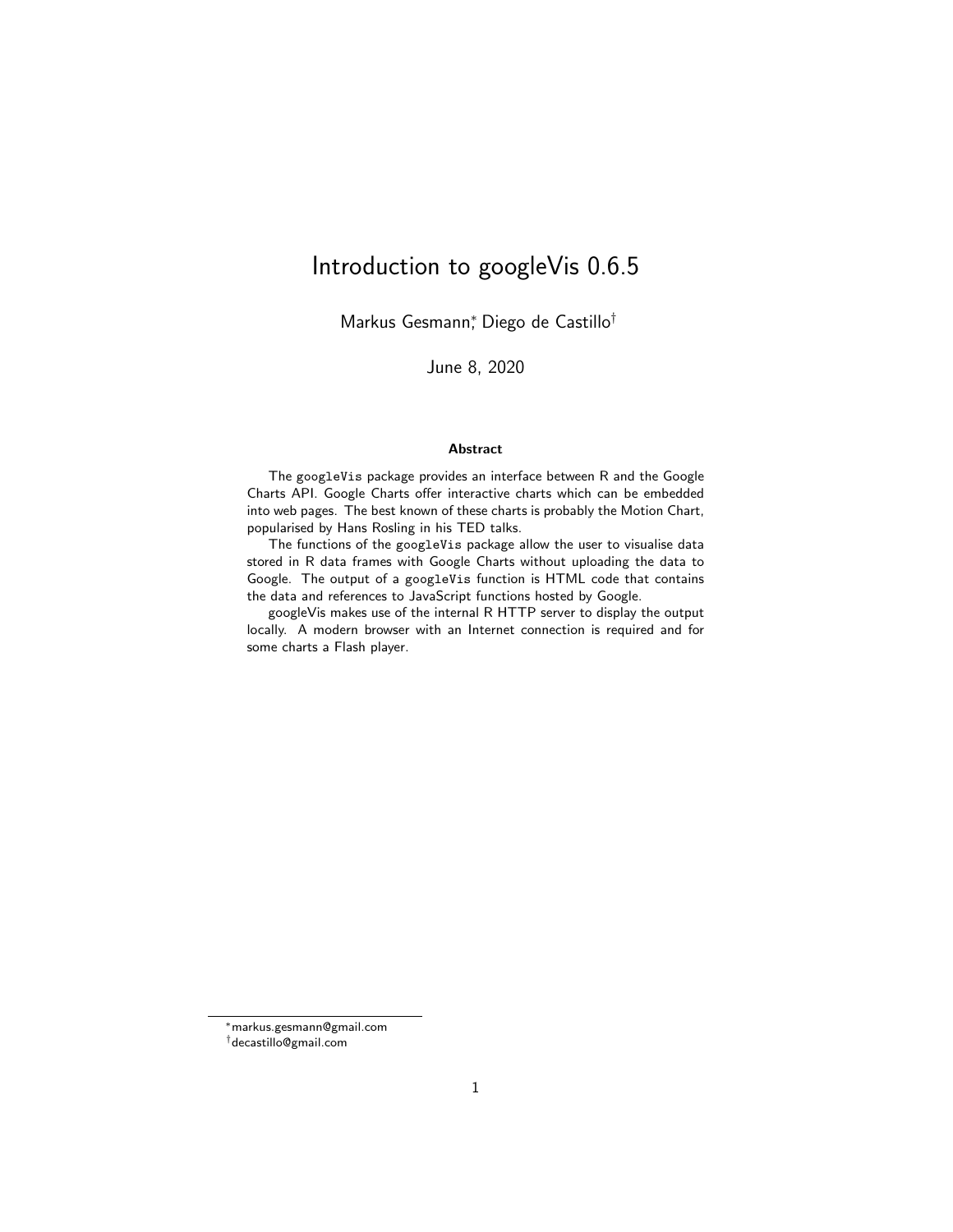# **Contents**

| 1              |     | Introduction    |                                                           |                |  |  |  |
|----------------|-----|-----------------|-----------------------------------------------------------|----------------|--|--|--|
|                | 1.1 |                 |                                                           | 4              |  |  |  |
|                | 1.2 |                 |                                                           | 4              |  |  |  |
| $\overline{2}$ |     |                 | The googleVis package                                     | $6\phantom{1}$ |  |  |  |
|                | 2.1 |                 |                                                           | 8              |  |  |  |
|                | 2.2 |                 |                                                           | 8              |  |  |  |
|                | 2.3 |                 |                                                           | 10             |  |  |  |
|                | 2.4 |                 |                                                           | 16             |  |  |  |
|                | 2.5 |                 | Setting default behaviour of print.gvis and plot.gvis     | 17             |  |  |  |
|                | 2.6 |                 |                                                           | 18             |  |  |  |
|                | 2.7 |                 | Setting options                                           | 19             |  |  |  |
|                |     | 2.7.1           |                                                           | 21             |  |  |  |
|                |     | 2.7.2           | Dealing with apostrophes in column names                  | 21             |  |  |  |
| 3              |     |                 | Embedding googleVis in web sites                          | 22             |  |  |  |
|                | 3.1 |                 | Integrating gvis objects in existing sites                | 22             |  |  |  |
|                | 3.2 |                 | Using googleVis output with WordPress                     | 23             |  |  |  |
|                | 3.3 |                 | Using googleVis output with Google Sites, Blogger, etc.   | 24             |  |  |  |
|                | 3.4 |                 | Embedding googleVis in web sites dynamically              | 25             |  |  |  |
|                |     | 3.4.1           | Using googleVis with R.rsp                                | 26             |  |  |  |
|                |     | 3.4.2           | Using googleVis with RApache and brew                     | 26             |  |  |  |
|                |     | 3.4.3           | Using googleVis with $Root \dots \dots \dots \dots \dots$ | 28             |  |  |  |
|                |     | 3.4.4           | Using googleVis with shiny                                | 29             |  |  |  |
| 4              |     |                 | Using googleVis with knitr                                | 31             |  |  |  |
| 5              |     |                 | Using googleVis in presentations                          | 34             |  |  |  |
| 6              |     | <b>Beyond R</b> |                                                           | 34             |  |  |  |
|                | 6.1 | 35              |                                                           |                |  |  |  |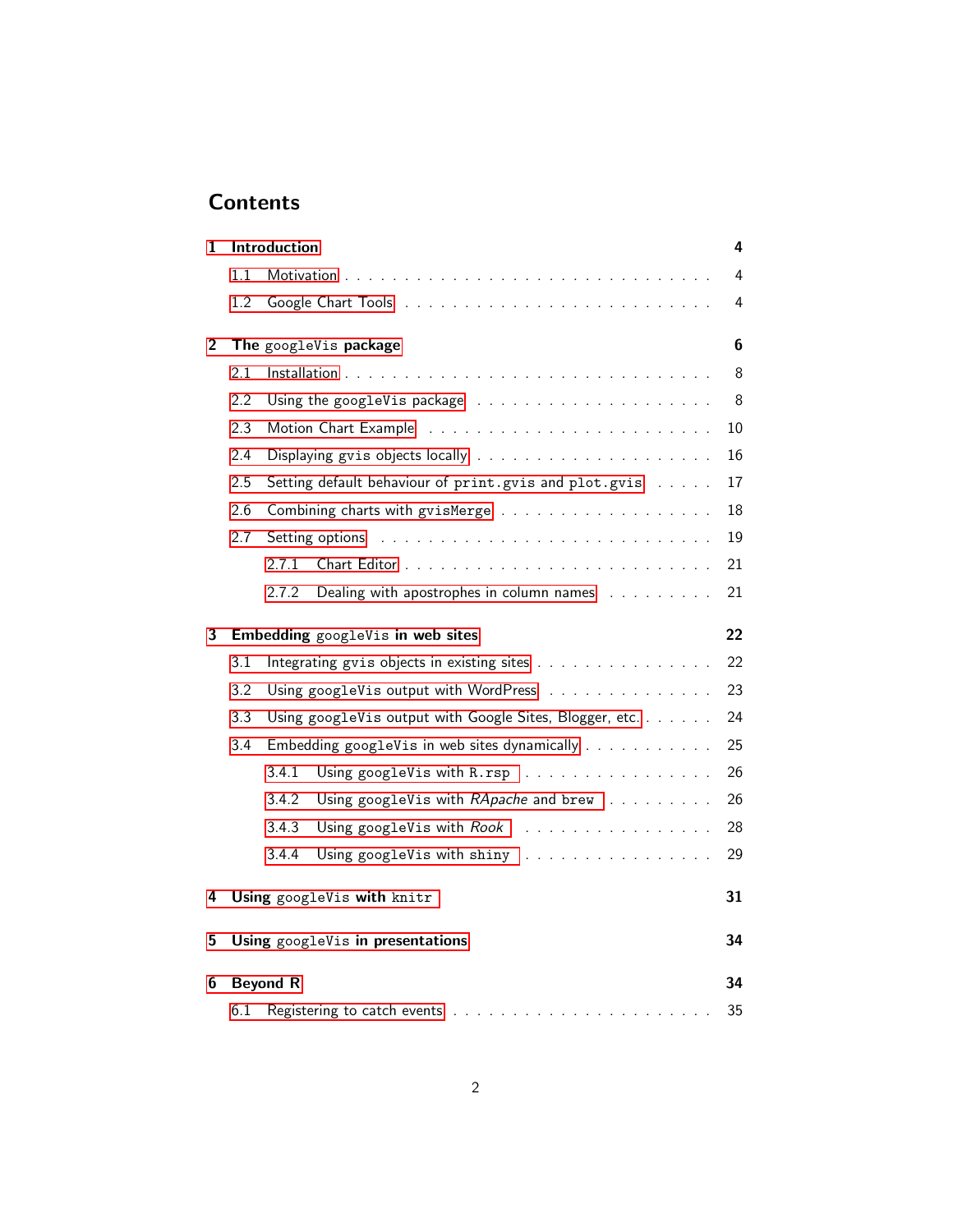| Frequent ask questions - FAQ<br>7 |                   |                                                                           |    |  |  |
|-----------------------------------|-------------------|---------------------------------------------------------------------------|----|--|--|
|                                   |                   | 7.1 Can I use googleVis output in PDF files? 36                           |    |  |  |
|                                   |                   | 7.2 Can I change the colour of the bubbles in motion charts? 36           |    |  |  |
|                                   |                   |                                                                           |    |  |  |
|                                   | 7.4               | Why can't I see motion charts when I open them from a local directory? 37 |    |  |  |
|                                   | 7.5               | Why can't I see motion charts on my iPad/iPhone? 37                       |    |  |  |
|                                   | 7.6               | How can I set axes limits with googleVis? 37                              |    |  |  |
|                                   | 7.7               | How can I change the look and feel of the charts? 38                      |    |  |  |
|                                   | 7.8               | Is it possible to use googleVis in corporate work? 38                     |    |  |  |
|                                   | 7.9               |                                                                           | 38 |  |  |
|                                   |                   |                                                                           | 38 |  |  |
|                                   | <b>References</b> |                                                                           | 40 |  |  |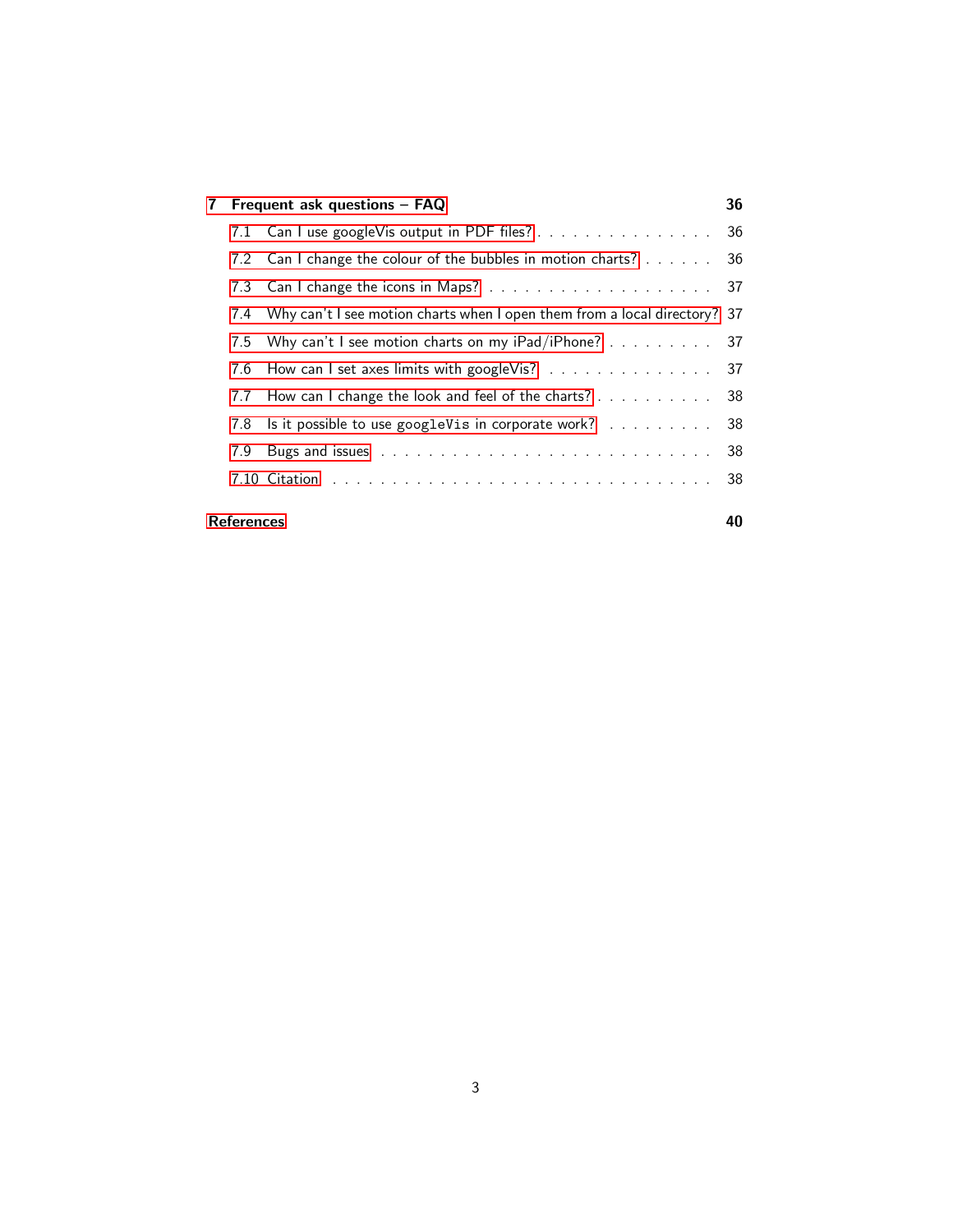## <span id="page-3-0"></span>1 Introduction

### <span id="page-3-1"></span>1.1 Motivation

More and more data is becoming available, and yet stories and insights are still often missed: we are lost in the data jungle and struggle to see the wood for the trees.

Hence, new tools are required to bring data to life, to engage with users, to enable them to slice and dice the data, to view it from various angles and to find stories worth telling: outliers, trends or even the obvious.

In 2006 Hans Rosling gave an inspiring talk at TED [\[Ros06\]](#page-38-0) about social and economic developments in the world over the past 50 years, which challenged the views and perceptions of many listeners. Rosling had used extensive data analysis to reach his conclusions. To visualise his talk, he and his team at Gapminder [\[Fou10b\]](#page-38-1) had developed animated bubble charts, aka motion charts, see Figure [1.](#page-4-0)

Rosling's presentation popularised the idea and use of interactive charts. One year later the software behind Gapminder was bought by Google and integrated as motion charts into their Google Charts API [\[Inc12b\]](#page-38-2), formerly known as Google Visualisation API.

In 2010 Sebastián Pérez Saaibi [\[Saa10\]](#page-39-0) presented at the R/Rmetrics Workshop on Computational Finance and Financial Engineering, the idea to use Google motion charts to visualise R output with the R.rsp package [\[Ben12\]](#page-37-5).

Inspired by those talks and the desire to use interactive data visualisation tools to foster the dialogue between data analysts and others the authors of this vignette started the development of the googleVis package [\[GdC18\]](#page-38-3), [\[GdC11\]](#page-38-4) in August 2010.

### <span id="page-3-2"></span>1.2 Google Chart Tools

The Google Charts API [\[Inc12b\]](#page-38-2) allows users to create interactive charts as part of Google documents, spreadsheets and web pages. In this text, we will focus on the usage of the API as part of web pages.

The Google Public Data Explorer [\[Inc12d\]](#page-38-5) provides a good example, demonstrating the use of interactive charts and how they can help to analyse data. Please note, that all of those charts are rendered by the browser.

The charting data can either be embedded into the HTML file or read dynamically. The key to the Google Charts is that the data is structured in a DataTable [\[Inc12e\]](#page-38-6), and this is where the googleVis package helps, as it transforms R data frames into JSON [\[JSO06\]](#page-38-7) objects, using the jsonlite package [\[Oom14\]](#page-38-8), as the basis for a DataTable.

As an example we shall look at the html-code of a motion chart from Google's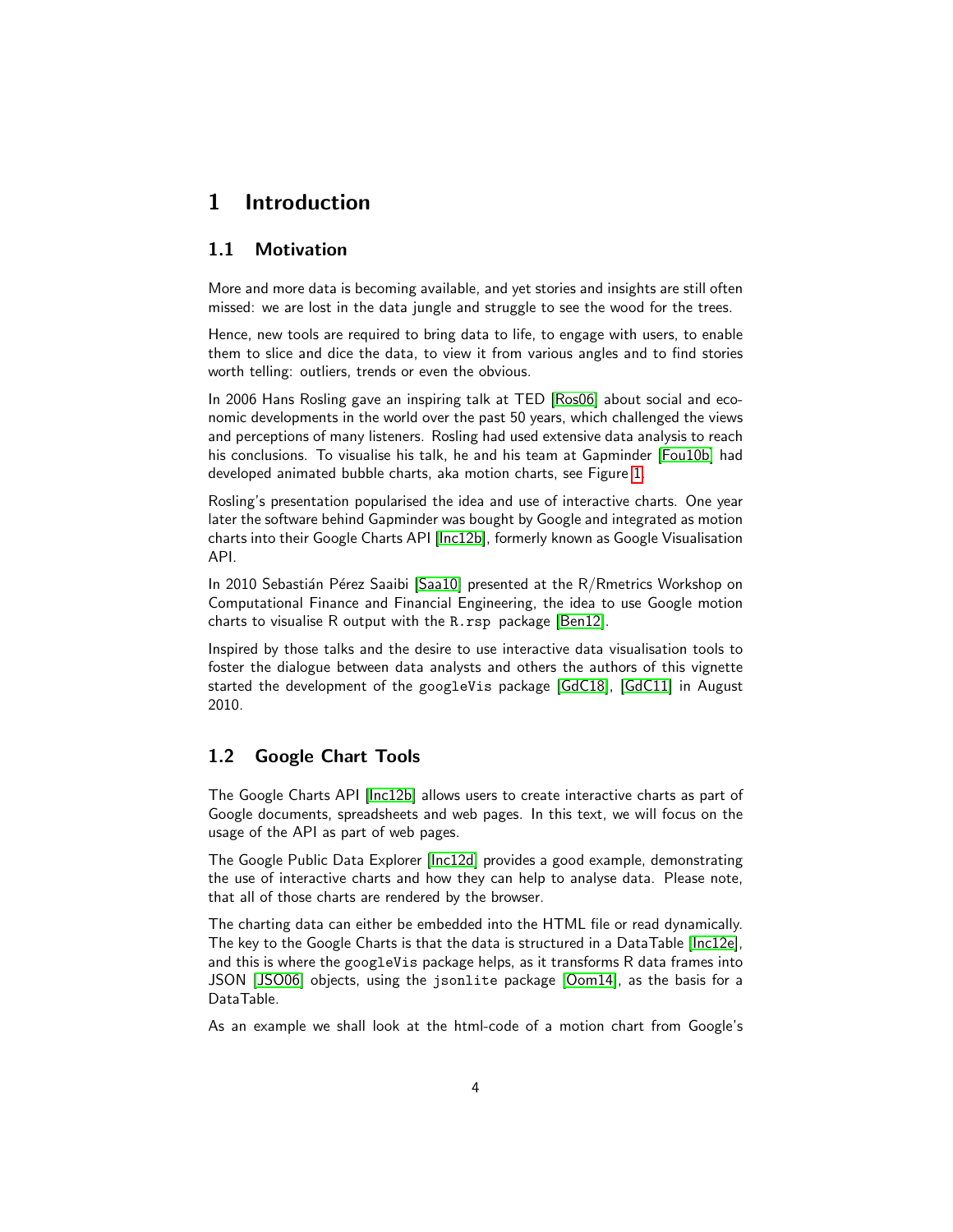

<span id="page-4-0"></span>Figure 1: Overview of a Google Motion Chart. Screenshot of the output of plot(gvisMotionChart(Fruits, idvar='Fruit', timevar='Year'))

visualisation gallery [\[Inc12c\]](#page-38-9), which generates output similar to Figure [1:](#page-4-0)

```
1 <html>
2 <head>
3 <script type="text/javascript"
4 src="https://www.google.com/jsapi">
5 </script>
6 <script type="text/javascript">
      google.load('visualization', '1',
8 {'packages':['motionchart']});
9 google.setOnLoadCallback(drawChart);
10 function drawChart() {
11 var data=new google.visualization.DataTable();
12 data.addColumn('string', 'Fruit');
13 data.addColumn('date', 'Date');
14 data.addColumn('number', 'Sales');
15 data.addColumn('number', 'Expenses');
16 data.addColumn('string', 'Location');
17 data.addRows([
```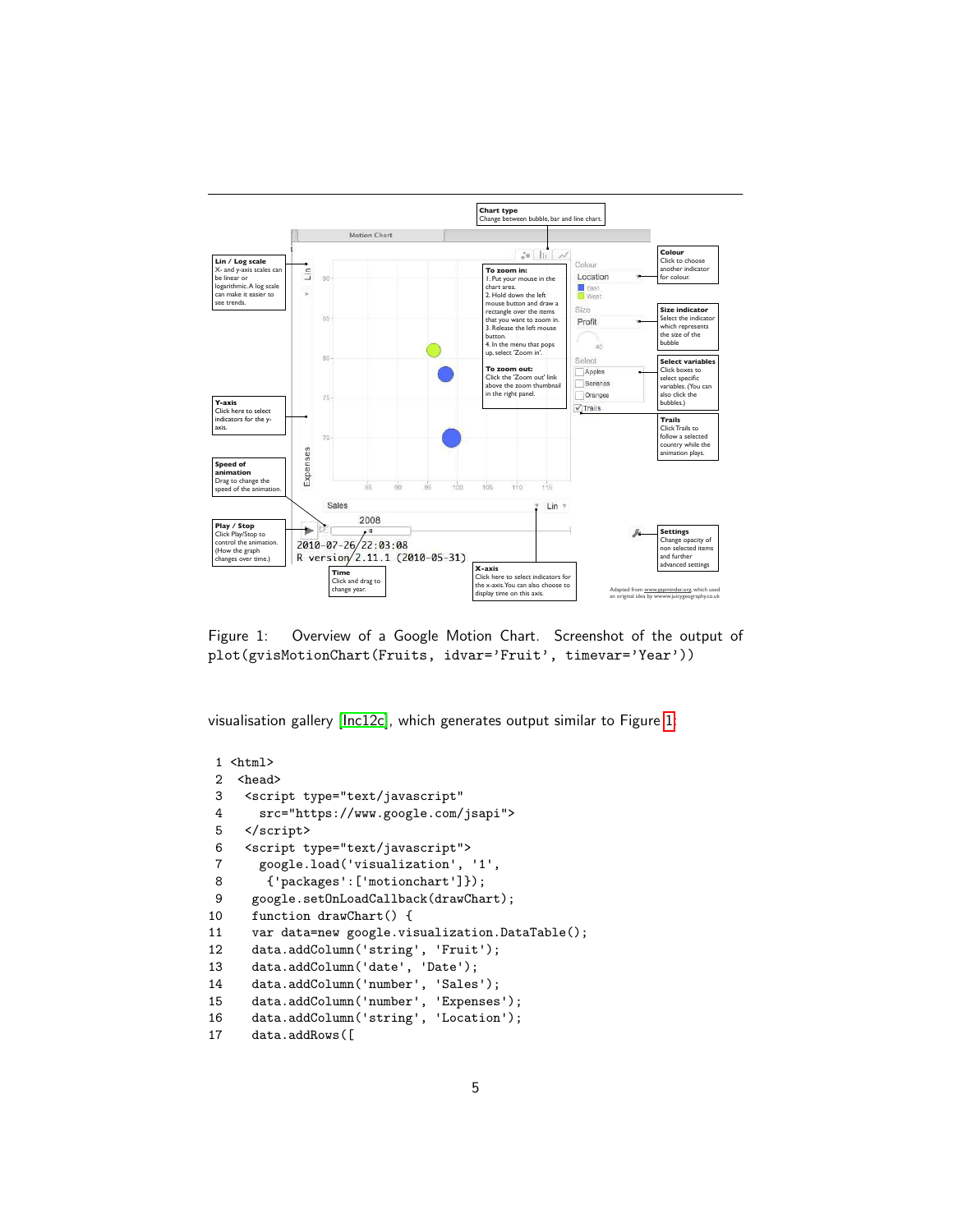```
18 ['Apples',new Date(1988,0,1),1000,300,'East'],
19 ['Oranges',new Date(1988,0,1),1150,200,'West'],
20 ['Bananas',new Date(1988,0,1),300,250,'West'],
21 ['Apples',new Date(1989,6,1),1200,400,'East'],
22 ['Oranges',new Date(1989,6,1),750,150,'West'],
23 ['Bananas',new Date(1989,6,1),788,617,'West']
24 ]);
25 var chart=new google.visualization.MotionChart(
26 document.getElementById('chart_div'));
27 chart.draw(data, {width: 600, height:300});
28 }
29 </script>
30 </head>
31 <br/>body>
32 <div id="chart_div"
33 style="width:600px; height:300px;">
34 </div>
35 </body>
36 </html>
```
The code and data are processed and rendered by the browser and is not submitted to any server $^1$  $^1$ .

You will notice that the above HTML code has five generic parts $^2$  $^2$ :

- references to Google's AJAX (I. 4) and Visualisation API (II.  $7 8$ ),
- data to visualise as a DataTable (II.  $11 24$ ),
- an instance call to create the chart (II.  $25 26$ ),
- a method call to draw the chart including options, shown here as width and height (l. 27),
- an HTML  $\langle \text{div} \rangle$  element to add the chart to the page (II. 32 34).

These principles hold true for most of the interactive charts of the Google Chart Tools, see the examples in Figure [2.](#page-6-0)

However, before you use the API you should read the [Google Terms of Service](https://developers.google.com/terms/) [\[Inc12a\]](#page-38-10).

# <span id="page-5-0"></span>2 The googleVis package

The googleVis package provides an interface between R and the Google Chart Tools. The functions of the package allow the user to visualise data stored in R data frames with Google Charts.

<span id="page-5-1"></span><sup>1</sup>[https://developers.google.com/chart/interactive/docs/gallery/motionchart.](https://developers.google.com/chart/interactive/docs/gallery/motionchart.html#Data_Policy) [html#Data\\_Policy](https://developers.google.com/chart/interactive/docs/gallery/motionchart.html#Data_Policy)

<span id="page-5-2"></span> $^2$ For more details see <https://developers.google.com/chart/interactive/docs/index>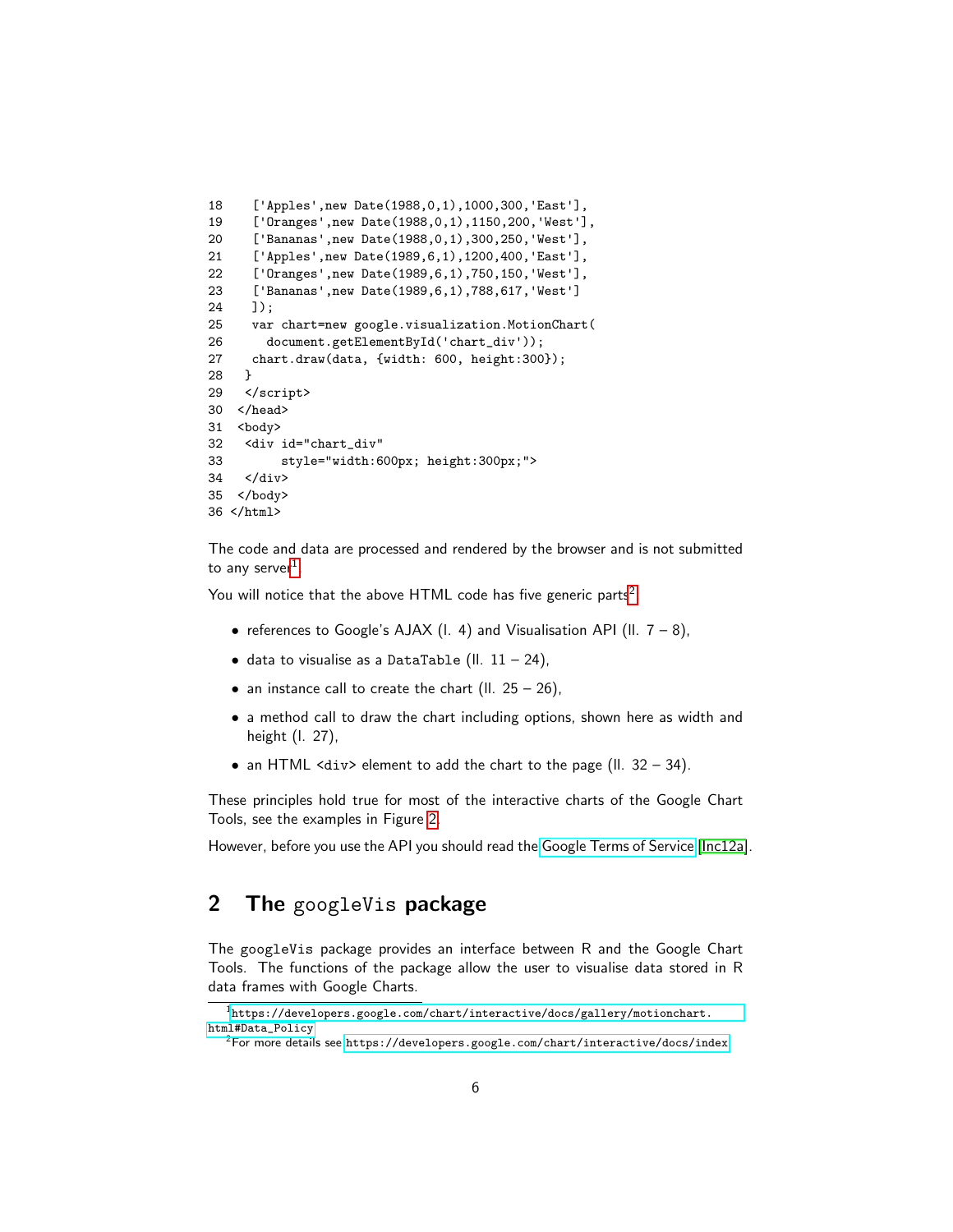

<span id="page-6-0"></span>Figure 2: Screenshot of some of the outputs of demo(googleVis). Clockwise from top left: gvisMotionChart, gvisAnnotatedTimeLine, gvisGeoMap, gvisTreeMap, gvisTable, and gvisMap.

Version (0.6.5) of the package provides interfaces to Motion Charts, Annotated Time Lines, Maps, Geo Maps, Geo Charts, Intensity Maps, Tables, Gauges, Tree Maps, further Line, Bar, Bubble, Column, Area, Stepped Area, Combo, Scatter, Candlestick, Pie, Sankey, Annotation, Histogram, Timeline, Calendar and Org Charts; see Figure [2](#page-6-0) for some examples.

The output of a googleVis function is HTML code that contains the data and references to JavaScript functions hosted by Google. A browser with an Internet connection is required to view the output, and for Motion Charts, Geo Maps, and Annotated Time Lines also Flash. For Geo Maps and Annotated Time Lines HTML5 alternatives are available with Geo Charts and Annotation Charts.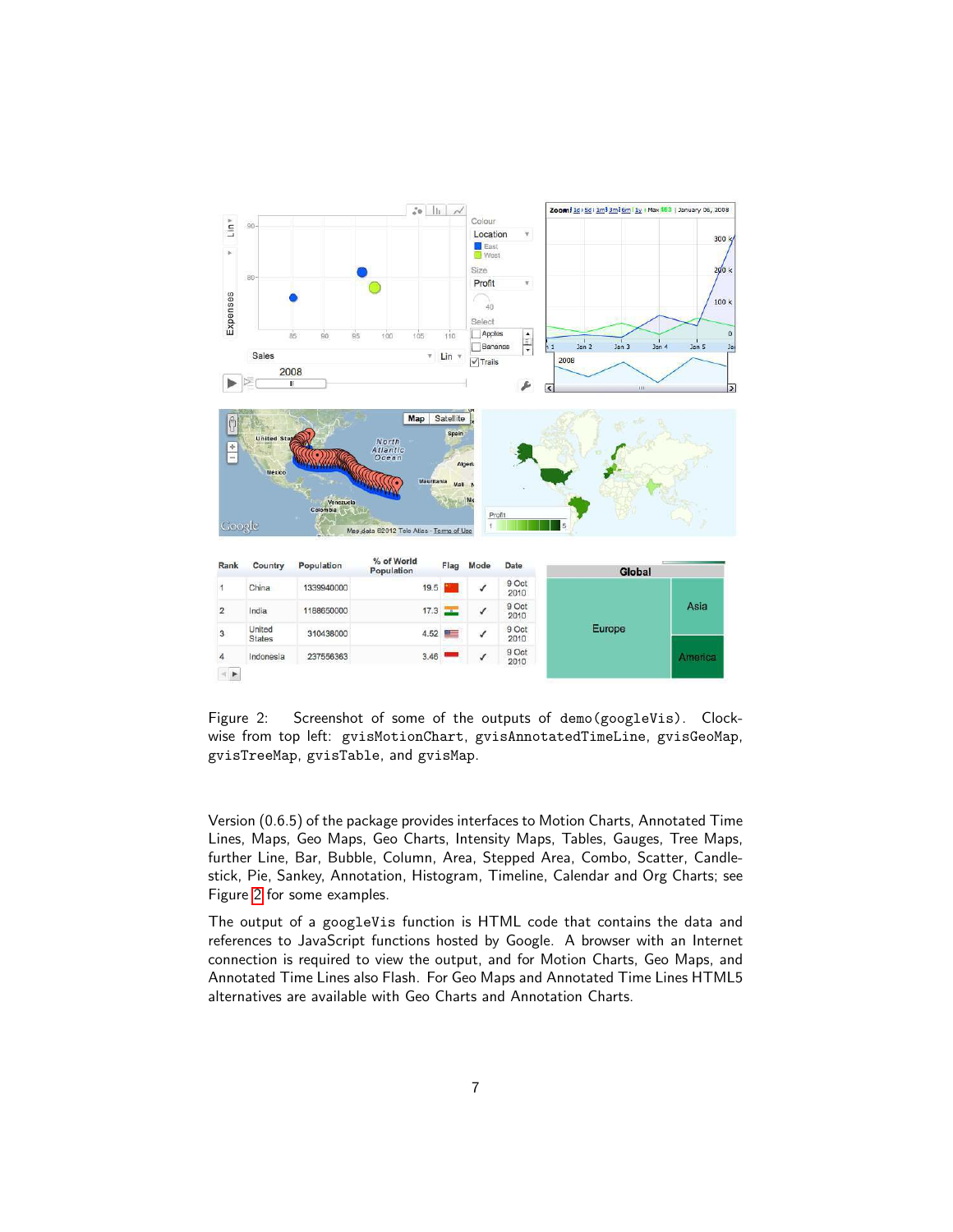### <span id="page-7-0"></span>2.1 Installation

You can install googleVis in the usual way from CRAN, e.g.:

```
R> install.packages('googleVis')
```
The installation was successful if the command library(googleVis) gives you the following message:

```
R> library(googleVis)
```
Welcome to googleVis version 0.6.5

Please read Google's Terms of Use before you start using the package: https://developers.google.com/terms/

Note, the plot method of googleVis will by default use the standard browser to display its output.

```
See the googleVis package vignettes for more details,
or visit https://github.com/mages/googleVis.
```

```
To suppress this message use:
suppressPackageStartupMessages(library(googleVis))
```
### <span id="page-7-1"></span>2.2 Using the googleVis package

The individual functions of the googleVis package are documented in the help pages. Here we will cover only the principles of the package.

As an example, we will show how to generate a motion chart as displayed in Figure [1.](#page-4-0) It works similarly for the other APIs. Further examples are covered in the demos<sup>[3](#page-7-2)</sup> of the googleVis package.

The design of the visualisation functions is fairly generic. The name of the visualisation function is 'gvis' + ChartType. So for the Motion Chart we have:

```
gvisMotionChart(data, idvar='id', timevar='date',
                options=list(), chartid)
```
Here data is the input data.frame and idvar and timevar specify the column names of the id variable and time variable for the plot, while display options are set in an optional list, which we discuss in more detail on page [19.](#page-18-0) The options and

<span id="page-7-2"></span><sup>&</sup>lt;sup>3</sup>See demo(package="googleVis") for a list of the available demos.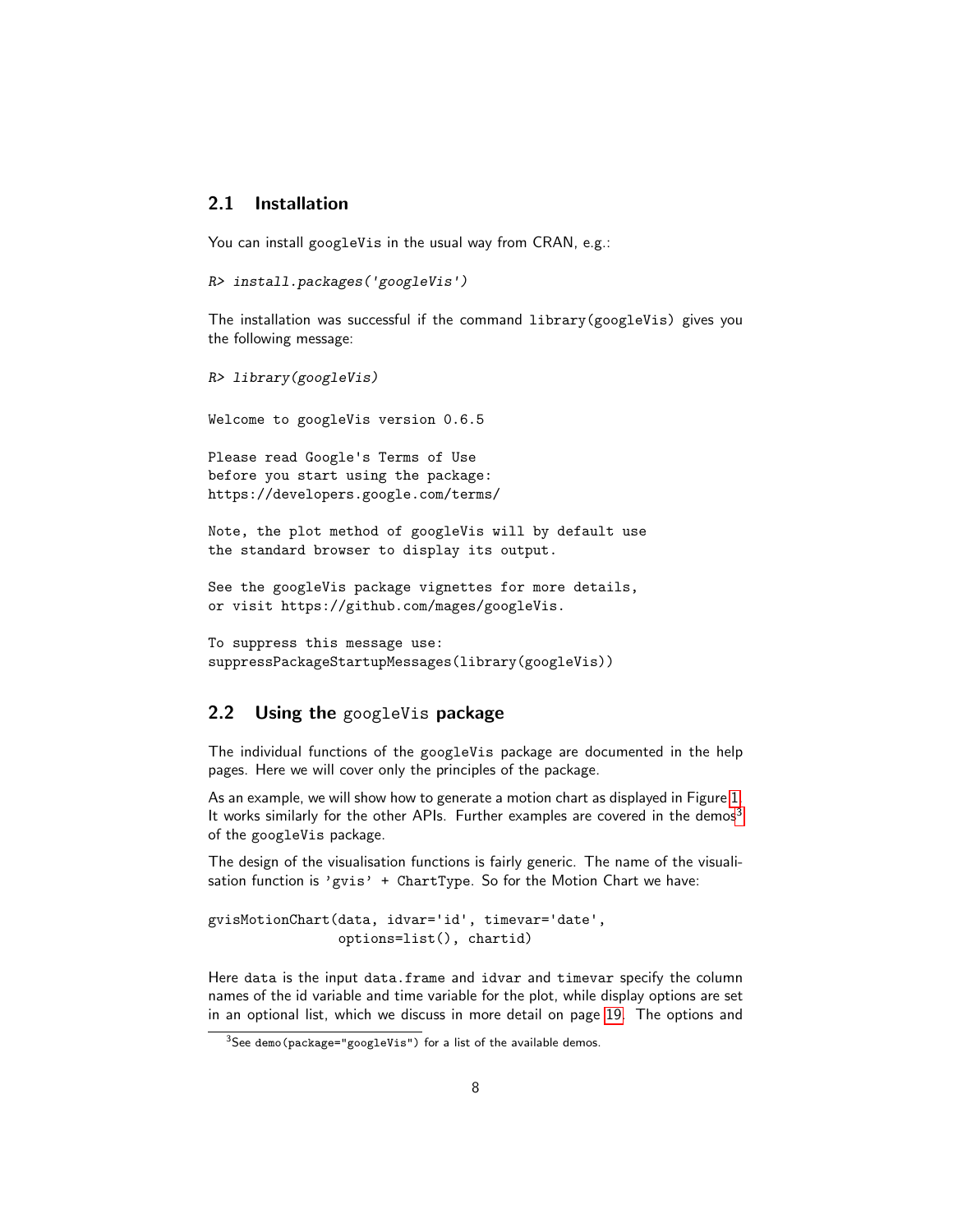

Figure 3: Schematic structure of a gvis list object.

<span id="page-8-0"></span>data requirements follow those of the Google Charts API and are documented in the help pages, see

```
R> help('gvisMotionChart')
```
The argument chartid allows the user to set a chart id of the output chart manually. If the argument is missing a random id using tempfile(pattern='') will be generated. Unique chart ids are required to place more than one chart on a web page.

The output of a googleVis function is a list of lists (a nested list) containing information about the chart type, chart id and the HTML code in a sub-list with header, chart, caption and footer, see Figure [3.](#page-8-0)

The idea behind this concept is that users can get a complete web page, while at the same time offer a facility to extract specific parts, such as the chart itself. This is particularly helpful if the package functions are used in solutions where the user wants to feed the visualisation output into other sites, or would like to embed them into rsp-pages (see page [26\)](#page-25-0), use *RApache* (see page [26\)](#page-25-1) or Google Gadgets.

The output of a googleVis function will be of class 'gvis' and 'list'. Generic print (print.gvis) and plot (plot.gvis) functions exist to ease the handling of such objects.

To illustrate the concept we shall create a motion chart using the Fruits data set.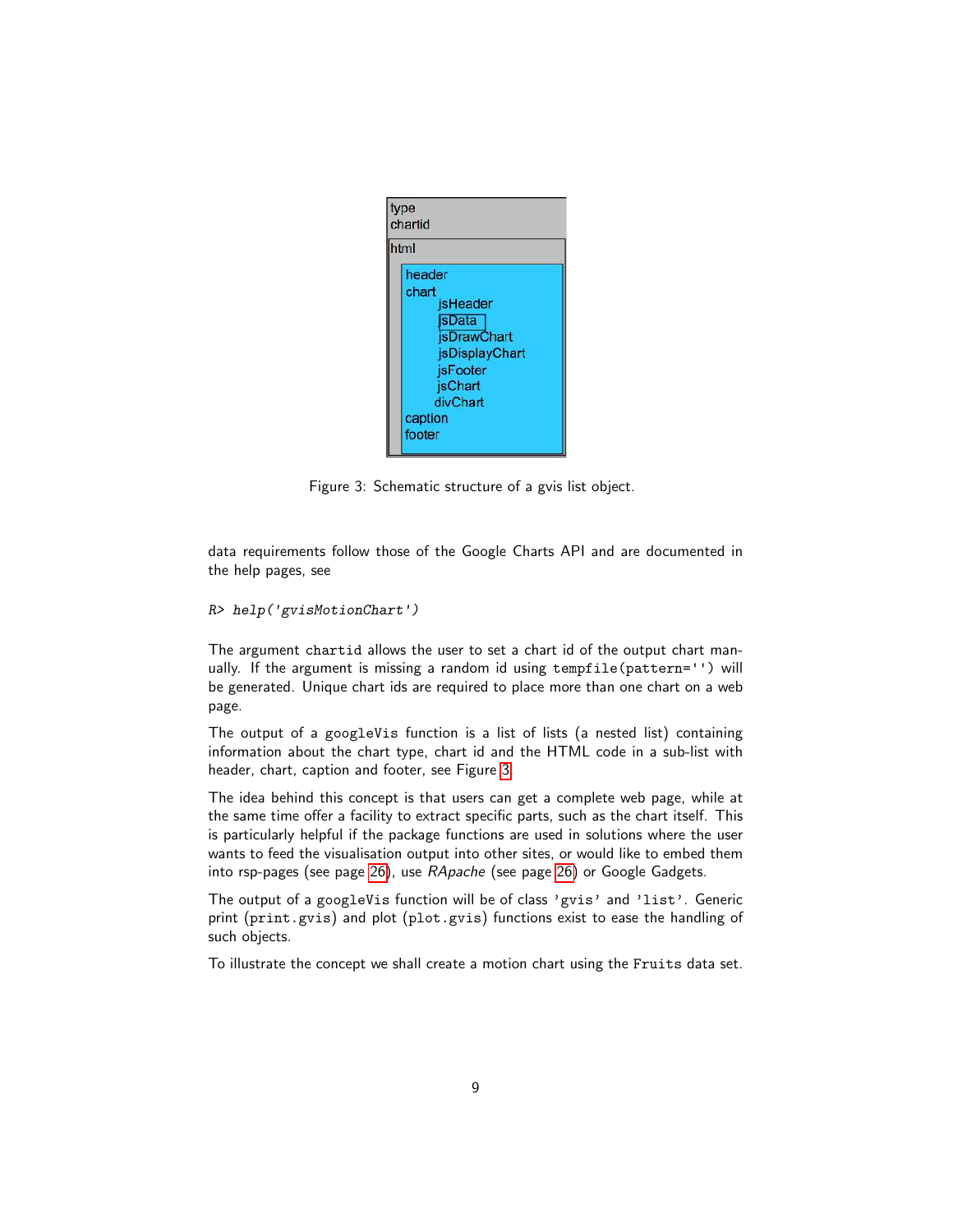### <span id="page-9-0"></span>2.3 Motion Chart Example

Following the documentation of the Google Motion Chart API we need a data set which has at least four columns: one identifying the variable we would like to plot, one time variable and at least two numerical variables, further numerical and character columns are allowed.

As an example we use the Fruits data set:

*R> data(Fruits) R> Fruits*

|              |                | Fruit Year Location Sales Expenses Profit |     |    | Date          |
|--------------|----------------|-------------------------------------------|-----|----|---------------|
| $\mathbf{1}$ | Apples 2008    | West                                      | 98  | 78 | 20 2008-12-31 |
| $\mathbf{2}$ | Apples 2009    | West                                      | 111 | 79 | 32 2009-12-31 |
|              | 3 Apples 2010  | West                                      | 89  | 76 | 13 2010-12-31 |
|              | 4 Oranges 2008 | East                                      | 96  | 81 | 15 2008-12-31 |
|              | 5 Bananas 2008 | East                                      | 85  | 76 | 9 2008-12-31  |
|              | 6 Oranges 2009 | East                                      | 93  | 80 | 13 2009-12-31 |
|              | 7 Bananas 2009 | East                                      | 94  | 78 | 16 2009-12-31 |
|              | 8 Oranges 2010 | East                                      | 98  | 91 | 7 2010-12-31  |
|              | 9 Bananas 2010 | East                                      | 81  | 71 | 10 2010-12-31 |
|              |                |                                           |     |    |               |

Here we will use the columns 'Fruit' and 'Year' as id and time variable respectively. However we could have used 'Date' instead of 'Year' as well.

*R> M <- gvisMotionChart(Fruits, idvar="Fruit", timevar="Year")*

The structural output of gvisMotionChart is a list of lists as described above

```
R> str(M)
```

```
List of 3
$ type : chr "MotionChart"
 $ chartid: chr "MotionChartID99d76a5067a3"
 $ html :List of 4
  ..$ header : chr "<!DOCTYPE html PUBLIC \"-//W3C//DTD XHTML 1.0
  ..$ chart : Named chr [1:7] "<!-- MotionChart generated in R 4.
  .. ..- attr(*, "names")= chr [1:7] "jsHeader" "jsData" "jsDrawCh
  ..$ caption: chr "<div><span>Data: Fruits &#8226; Chart ID: <a h
  ..$ footer : chr "\n<!-- htmlFooter -->\n<span> \n R version 4.
 - attr(*, "class")= chr [1:2] "gvis" "list"
```
The first two items of the list contain information about the chart type used and the individual chart id: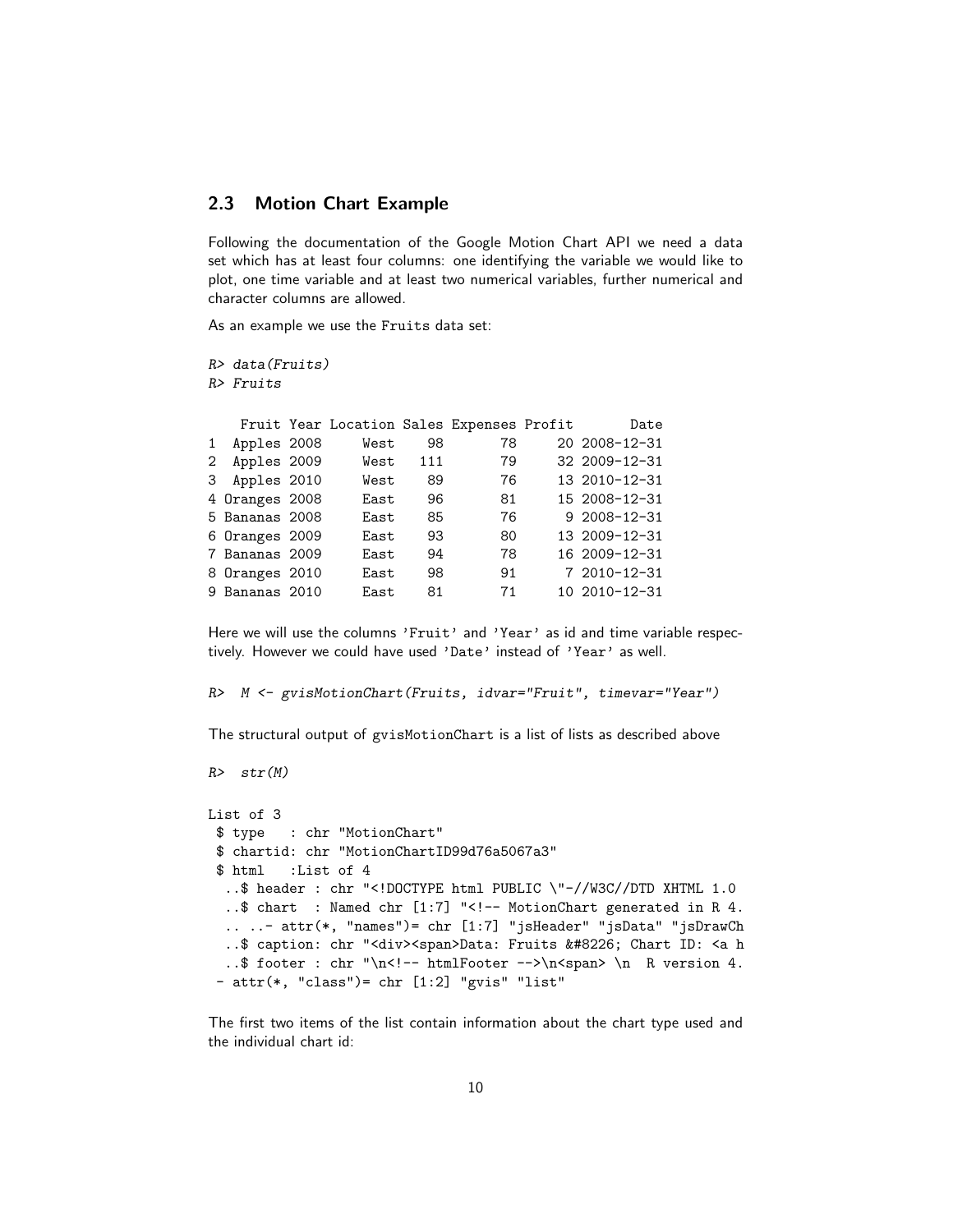*R> M\$type*

[1] "MotionChart"

*R> M\$chartid*

[1] "MotionChartID99d76a5067a3"

*R> print(M, tag=*'*header*'*)*

The html output is a list with header, chart, caption and footer. This allows the user to extract only certain parts of the page, or to create a complete html page.

The header part of the html page has only basic html and formatting tags:

```
<!DOCTYPE html PUBLIC "-//W3C//DTD XHTML 1.0 Strict//EN"
  "https://www.w3.org/TR/xhtml1/DTD/xhtml1-strict.dtd">
<html xmlns="https://www.w3.org/1999/xhtml">
<head>
<title>MotionChartID99d76a5067a3</title>
<meta http-equiv="content-type" content="text/html;charset=utf-8" />
<style type="text/css">
body {
  color: #444444;
 font-family: Arial,Helvetica,sans-serif;
 font-size: 75%;
 }
 a {
  color: #4D87C7;
 text-decoration: none;
}
</style>
</head>
<body>
```
Here we used the print statement with the tag 'header' instead of M\$html\$header to achieve a formatted screen output. This is the same output as cat(M\$html\$chart).

The actual Google visualisation code is stored with the data as a named character vector in the chart item of the HTML list. The chart is made up of several JavaScript and HTML statements. Please notice that the JavaScript functions are uniquely named with the information of the chart id. This concept allows the user get all the chart code directly or only specific parts; see the examples in the help page of print.gvis for more details.

```
R> names(M$html$chart)
```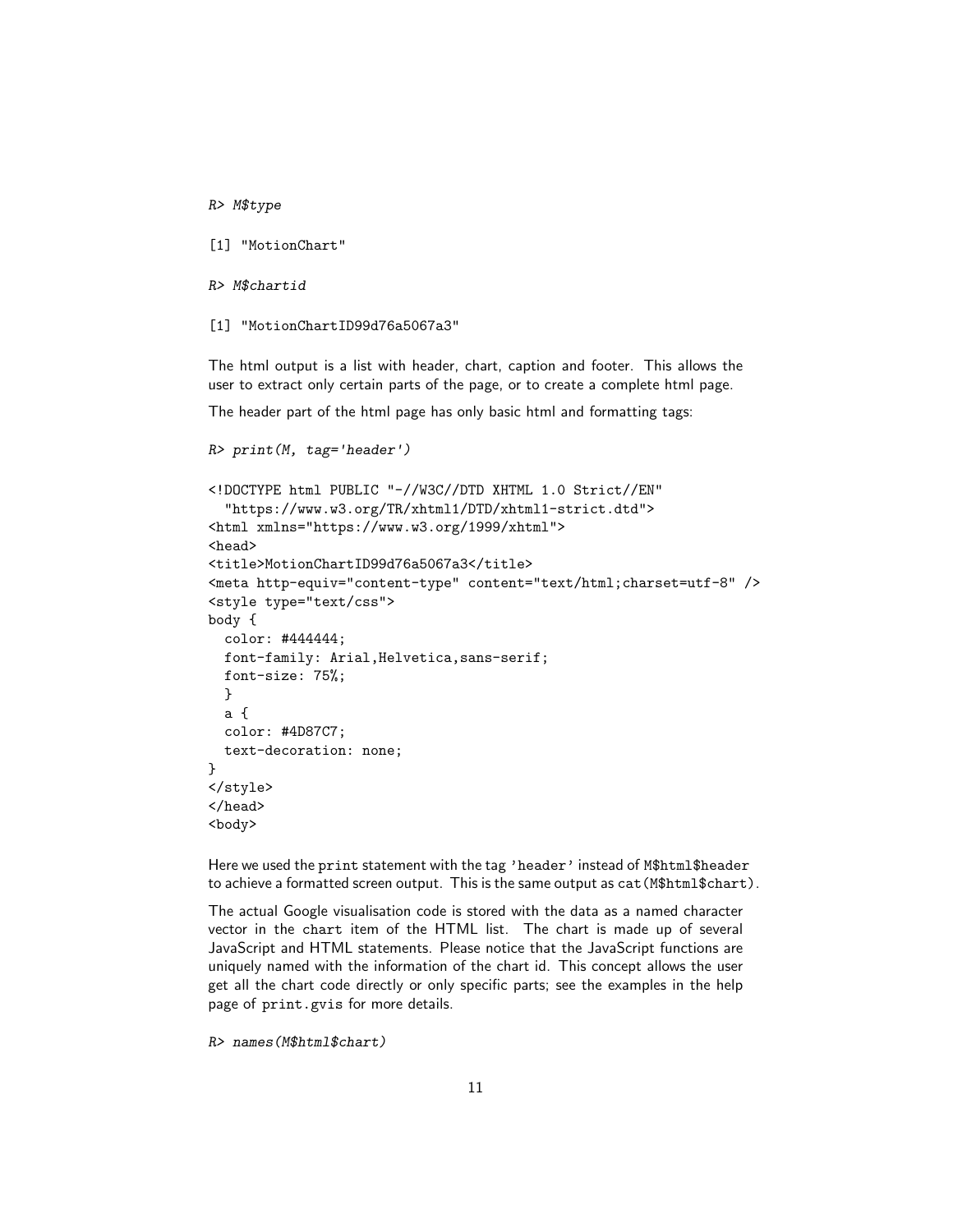```
[1] "jsHeader" "jsData" "jsDrawChart" "jsDisplayChart"
[5] "jsFooter" "jsChart" "divChart"
The complete chart can be displayed via:
R> print(M, tag='chart') ## or cat(M$html$chart)
<!-- MotionChart generated in R 4.0.0 by googleVis 0.6.5 package -->
<!-- Mon Jun 8 12:58:21 2020 -->
<!-- jsHeader -->
<script type="text/javascript">
// jsData
function gvisDataMotionChartID99d76a5067a3 () {
var data = new google.visualization.DataTable();
var datajson =
\Gamma\Gamma"Apples",
2008,
"West",
98,
78,
20,
"2008-12-31"
],
\Gamma"Apples",
2009,
"West",
111,
79,
32,
"2009-12-31"
],
\Gamma"Apples",
2010,
"West",
89,
76,
13,
"2010-12-31"
```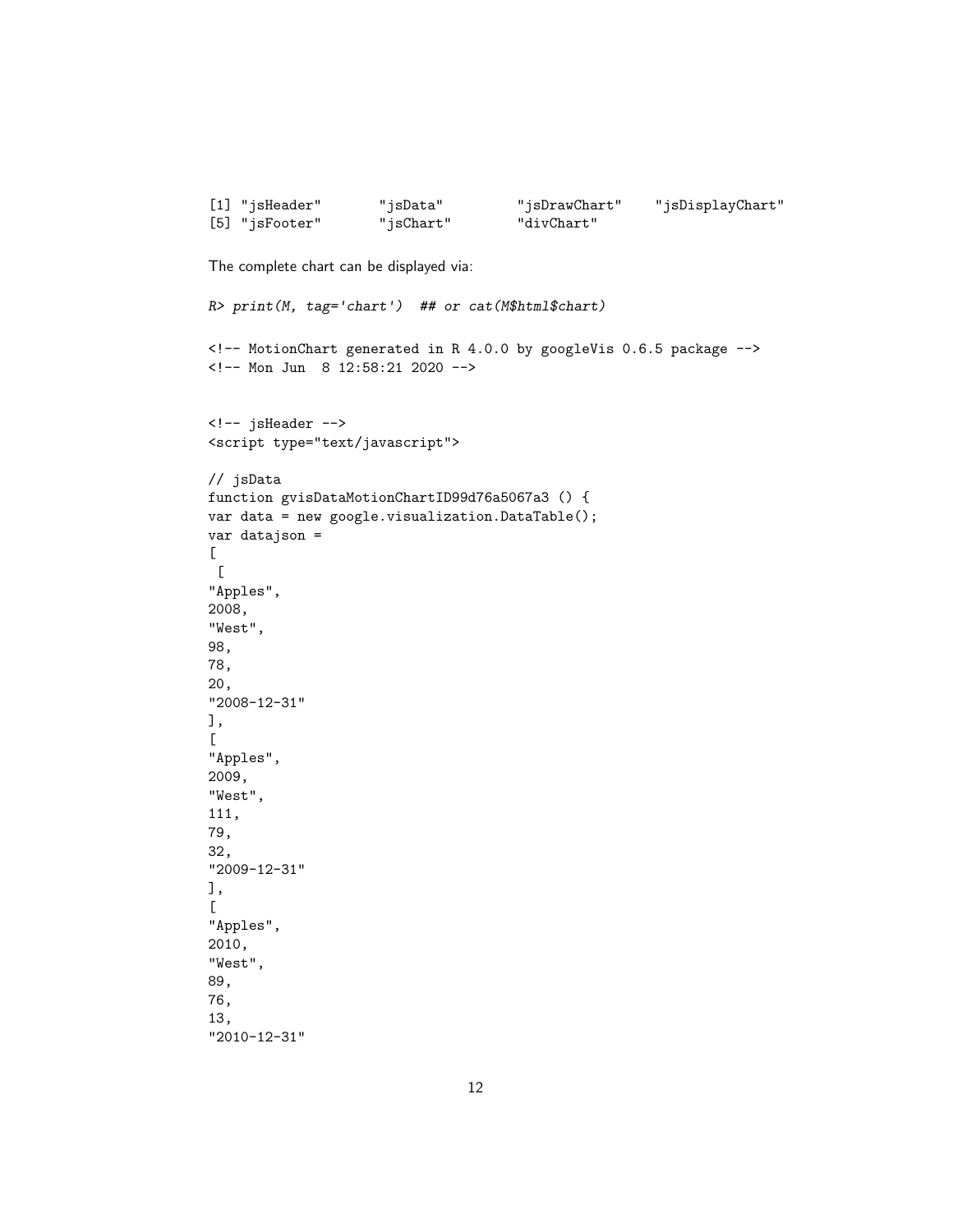],[ "Oranges", 2008, "East", 96, 81, 15, "2008-12-31"<br>],  $\lbrack$ "Bananas", 2008, "East", 85, 76, 9, "2008-12-31" ],[ "Oranges", 2009, "East", 93, 80, 13, "2009-12-31" ],[ "Bananas", 2009, "East", 94, 78, 16, "2009-12-31"<br>],  $\Gamma$ "Oranges", 2010, "East", 98, 91, 7, "2010-12-31" ],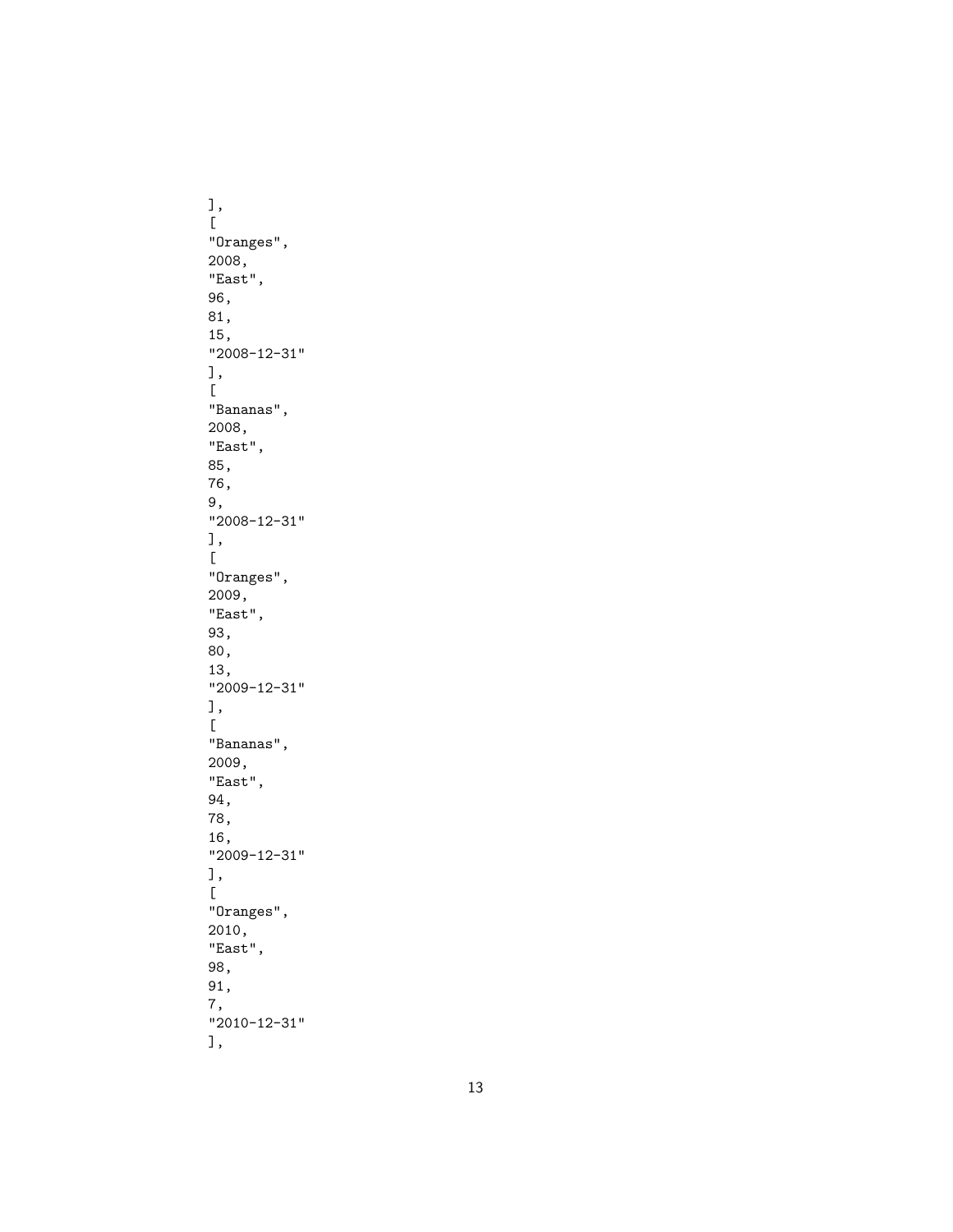```
\Gamma"Bananas",
2010,
"East",
81,
71,
10,
"2010-12-31"
]
];
data.addColumn('string','Fruit');
data.addColumn('number','Year');
data.addColumn('string','Location');
data.addColumn('number','Sales');
data.addColumn('number','Expenses');
data.addColumn('number','Profit');
data.addColumn('string','Date');
data.addRows(datajson);
return(data);
}
// jsDrawChart
function drawChartMotionChartID99d76a5067a3() {
var data = gvisDataMotionChartID99d76a5067a3();
var options = \{\};
options["width"] = 600;
options["height"] = 500;
options["state"] = "";
    var chart = new google.visualization.MotionChart(
    document.getElementById('MotionChartID99d76a5067a3')
    );
    chart.draw(data,options);
}
// jsDisplayChart
(function() {
var pkgs = window.__gvisPackages = window.__gvisPackages || [];
var callbacks = window.__gvisCallbacks = window.__gvisCallbacks || [];
var chartid = "motionchart";
// Manually see if chartid is in pkgs (not all browsers support Array.indexOf)
```
14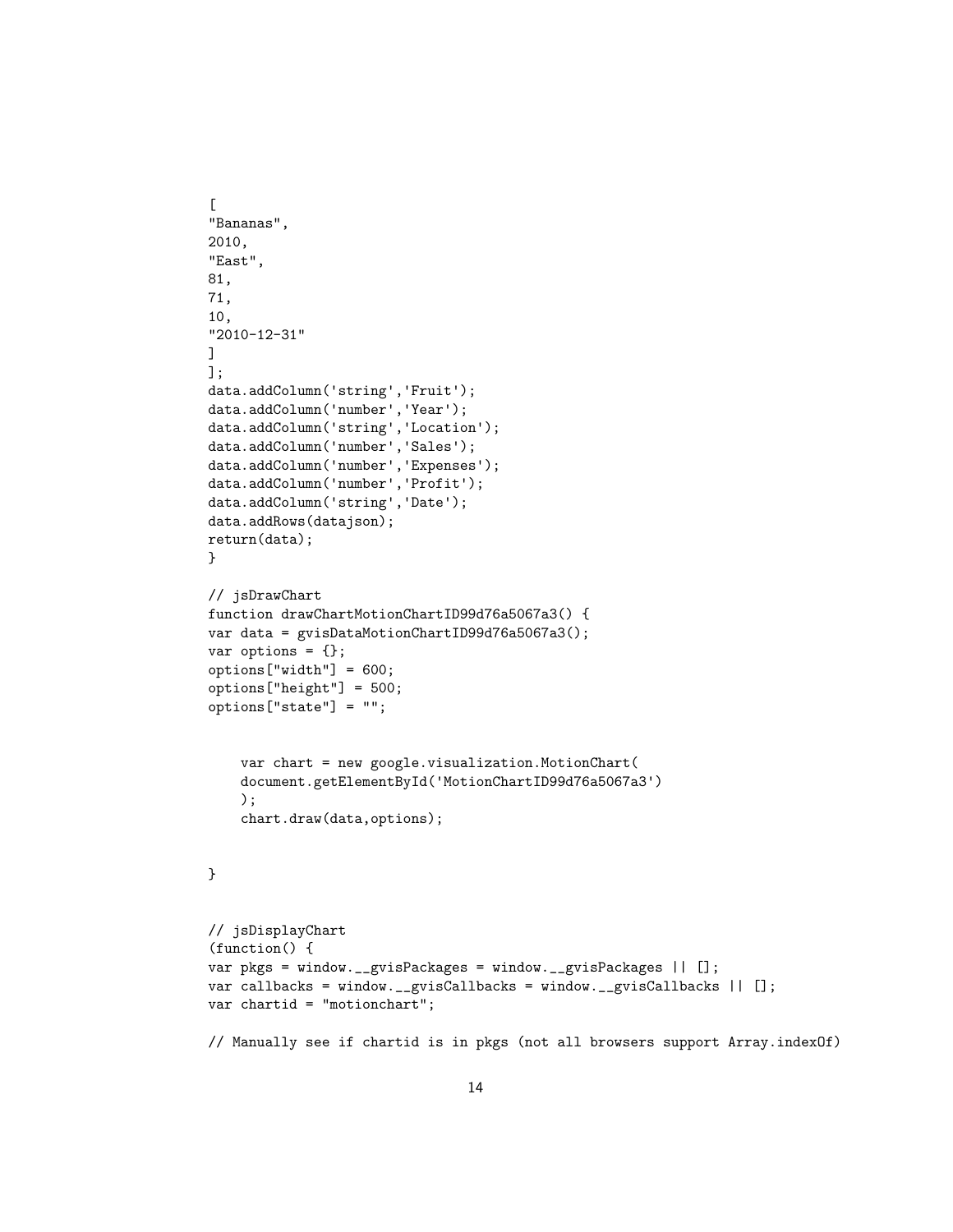```
var i, newPackage = true;
for (i = 0; newPackage && i < pkgs.length; i++) {
if (pkgs[i] === chartid)
newPackage = false;
}
if (newPackage)
 pkgs.push(chartid);
// Add the drawChart function to the global list of callbacks
callbacks.push(drawChartMotionChartID99d76a5067a3);
)();
function displayChartMotionChartID99d76a5067a3() {
 var pkgs = window.__gvisPackages = window.__gvisPackages || [];
 var callbacks = window.__gvisCallbacks = window.__gvisCallbacks || [];
 window.clearTimeout(window.__gvisLoad);
 // The timeout is set to 100 because otherwise the container div we are
 // targeting might not be part of the document yet
 window.__gvisLoad = setTimeout(function() {
 var pkgCount = pkgs.length;
 google.load("visualization", "1", { packages:pkgs, callback: function() {
 if (pkgCount != pkgs.length) {
 // Race condition where another setTimeout call snuck in after us; if
 // that call added a package, we must not shift its callback
 return;
}
while (callbacks.length > 0)callbacks.shift()();
} });
}, 100);
}
// jsFooter
</script>
\leftarrow -- jsChart -->
<script type="text/javascript" src="https://www.google.com/jsapi?callback=displayChartMotion
\langle!-- divChart -->
<div id="MotionChartID99d76a5067a3"
  style="width: 600; height: 500;">
\langlediv>
```
Similarly you can also access specific components of the chart, e.g. (output truncated)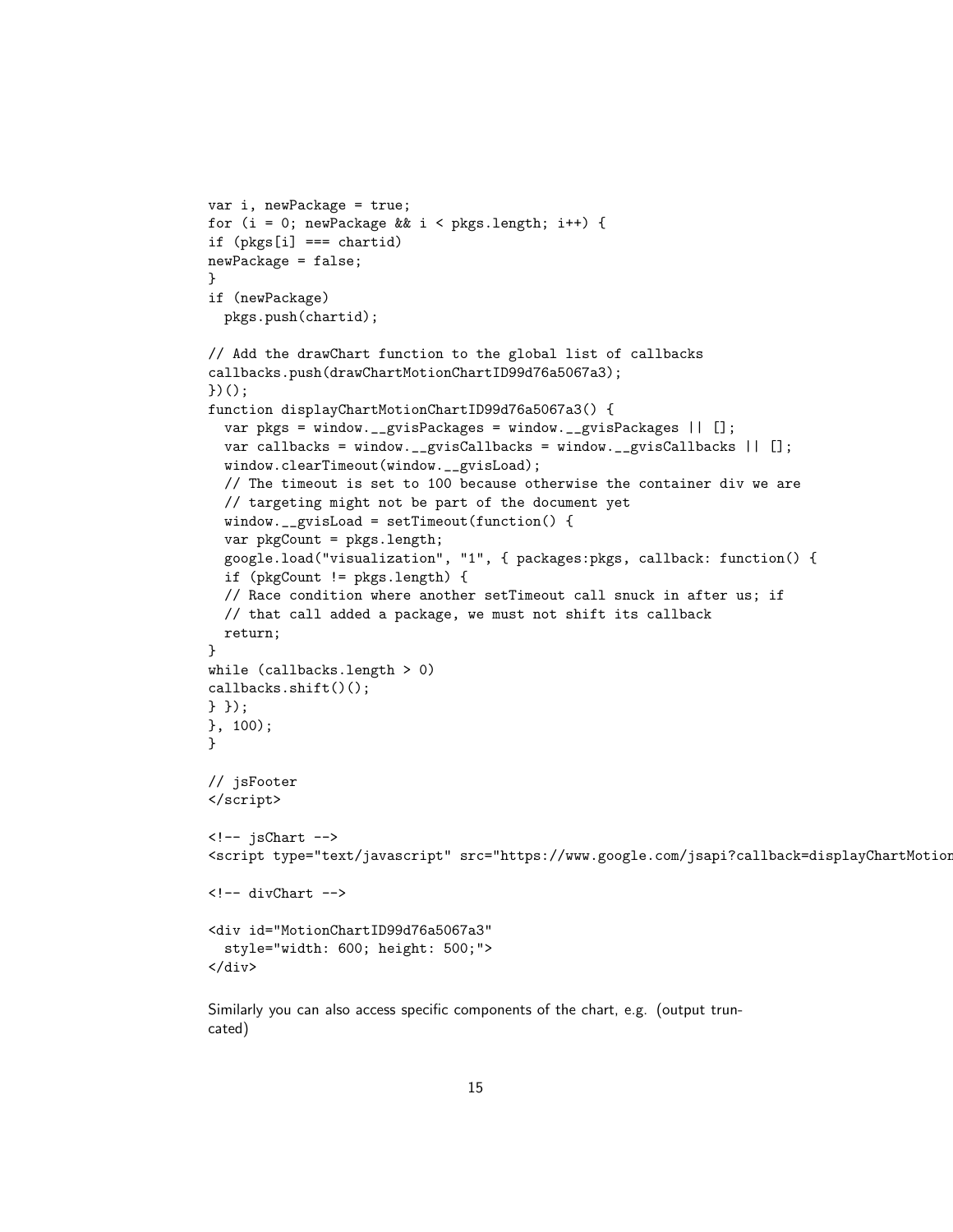```
R> cat(M$html$chart['jsChart']) # or print(M, 'jsChart')
```

```
\langle!-- isChart -->
<script type="text/javascript" src="https://www.google.com/jsapi?c
```
A basic chart caption and html footer are the final items of the html list (output truncated):

```
R> print(M, tag='caption')
<div><span>Data: Fruits &#8226; Chart ID: <a href="Chart_MotionCha
R> print(M, tag='footer')
<!-- htmlFooter -->
<span>
 R version 4.0.0 (2020-04-24)
  &#8226; <a href="https://developers.google.com/terms/">Google Te
</span></div>
</body>
</html>
```
### <span id="page-15-0"></span>2.4 Displaying gvis objects locally

To display the page locally, type:

```
R> plot(M) # returns invisibly the file name
```
The plot method for gvis-objects creates HTML files in a temporary folder using the type and chart id information of the object and it will display the output using the R HTTP help web server locally, usually under http://127.0.0.1.

Note that the chart caption provides a link to the chart code via the chart id for copy and paste.

The R command tempdir() will show you the path of the per-session temporary directory, in which the files were written. You can write the chart into a local html file via the print command with the file argument, e.g.

```
R> print(M, file="myGoogleVisChart.html")
```
Please note that Flash charts<sup>[4](#page-15-1)</sup> may not work when loaded as a local file due to security settings, and therefore require to be displayed via a web server. However, you can overcome this issue by changing your Flash security settings. Tony Breyal posted the following solution on [stackoverflow.com:](https://stackoverflow.com/questions/8009825/cannot-view-gvismotionchart-from-printed-html-file )

<span id="page-15-1"></span><sup>&</sup>lt;sup>4</sup>Currently the following charts require Flash: motion chart, geo map and annotated time line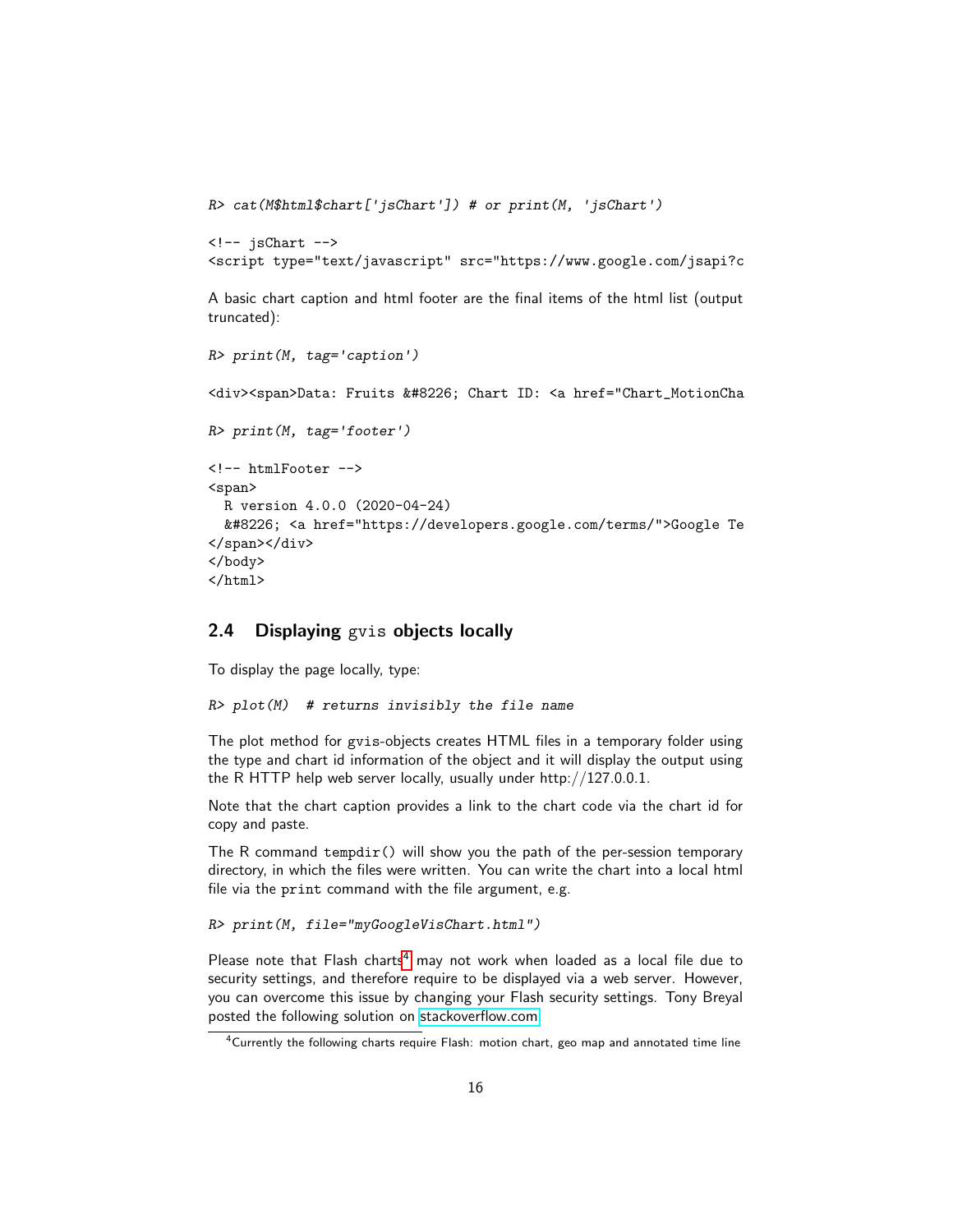- 1. Go to [https://www.macromedia.com/support/documentation/en/flash](https://www.macromedia.com/support/documentation/en/flashplayer/help/settings_manager04.html)player/ [help/settings\\_manager04.html](https://www.macromedia.com/support/documentation/en/flashplayer/help/settings_manager04.html)
- 2. Click on the dropbox which says 'Edit location' and choose 'add location'
- 3. Click 'browse for folder'
- 4. Choose the folder in which you saved your HTML file
- 5. Click OK

Now open your googleVis HTML file and it should display successfully.

Alternatively use the function plot.gvis explicitly, e.g. suppose your html file is stored in /Users/JoeBloggs/myGoogleVisChart.html. Using the plot.gvis the file will be copied into a temporary directory and displayed via the R HTTP help server with, in the same way as a gvis-object:

*R> plot.gvis("/Users/JoeBloggs/myGoogleVisChart.html")*

Please note that this feature of plot.gvis was introduced to googleVis with version 0.3.2.

### <span id="page-16-0"></span>2.5 Setting default behaviour of print.gvis and plot.gvis

In googleVis version 0.3.2 the function plot.gvis gained the same argument as print.gvis: tag. By default the tag argument is set to NULL in plot.gvis and the plot function will display its output in a browser window. However, if tag is not NULL the function plot.gvis will behave exactly like print.gvis.

The default tag can be set for both functions globally via the options() function. On package load googleVis sets options(gvis.print.tag='html') and options(gvis.plot.tag=NULL).

Suppose you would set options(gvis.plot.tag='chart') then all following plot statements would print the chart part of the gvis-object only, without opening a browser window. This might seem a bit odd at first, yet it becomes helpful when you write R Markdown files for knitr or files for other packages such as R.rsp.

While you draft your file you may want to see the output of googleVis in an interactive way, so you set options(gvis.plot.tag=NULL) at the top of the file and you change the setting to 'chart' before you parse the file, say with knitr. This will ensure that all plot statements return the HTML code of the chart, rather than opening browser windows. Section [4](#page-30-0) on page [31](#page-30-0) provides more details and a little knitr example.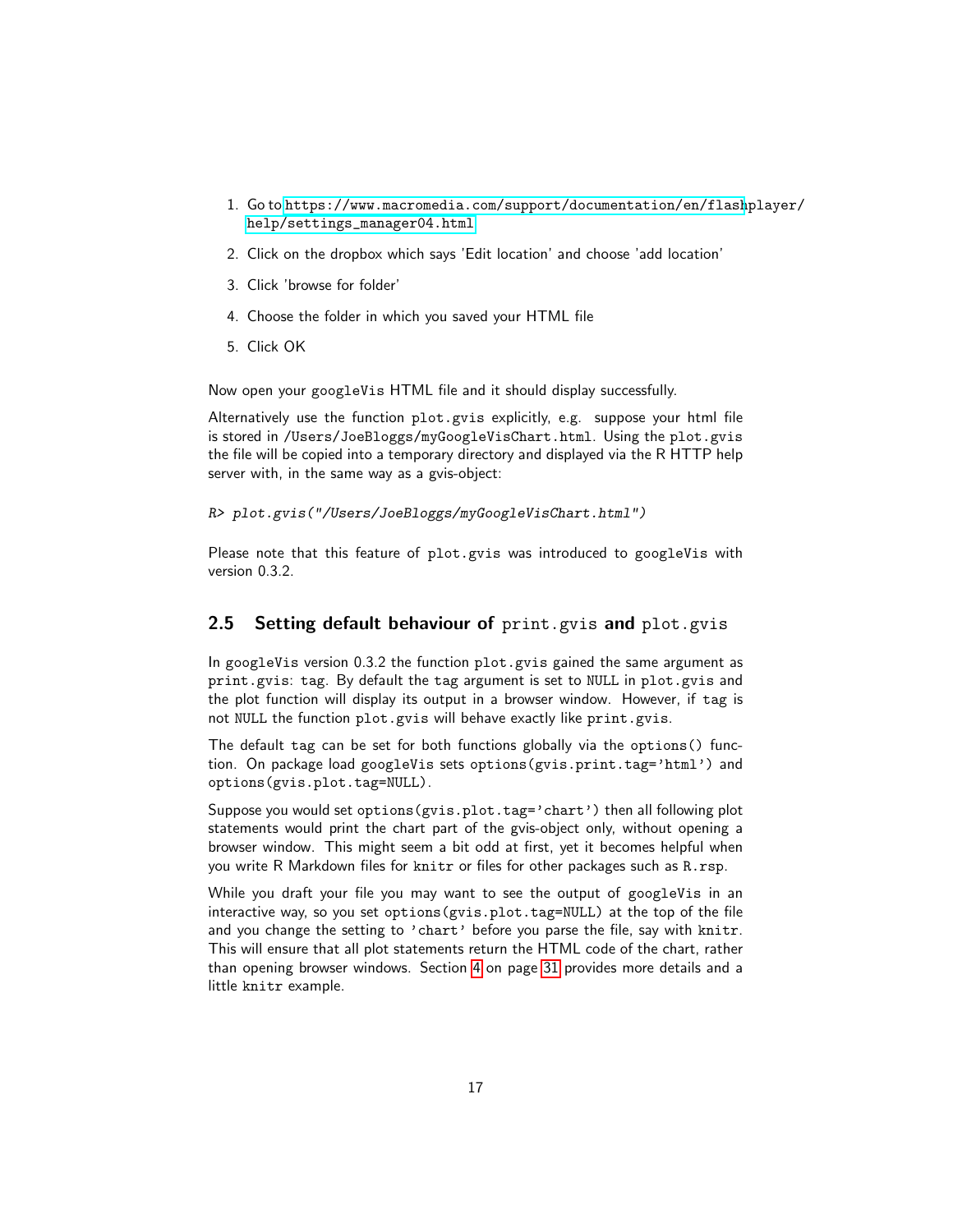### <span id="page-17-0"></span>2.6 Combining charts with gvisMerge

The function gvisMerge takes two gvis-objects and merges the underlying components into one page. The charts are aligned either horizontally or vertically next to each other in an HTML table.



<span id="page-17-1"></span>Figure 4: Three charts combined with gvisMerge.

The output of gvisMerge is a gvis-object again. This allows us to apply the same function iteratively to create more complex chart layouts. The following example, see Figure [4,](#page-17-1) aligns a geo chart and table below each other, and combines the output with a motion chart to the right:

```
R> G <- gvisGeoChart(Exports, "Country", "Profit",
+ options=list(width=200, height=100))
R> T <- gvisTable(Exports,
+ options=list(width=200, height=270))
R> M <- gvisMotionChart(Fruits, "Fruit", "Year",
+ options=list(width=400, height=370))
R> GT <- gvisMerge(G,T, horizontal=FALSE)
R> GTM <- gvisMerge(GT, M, horizontal=TRUE,
+ tableOptions="bgcolor=\"#CCCCCC\" cellspacing=10")
```
*R> plot(GTM)*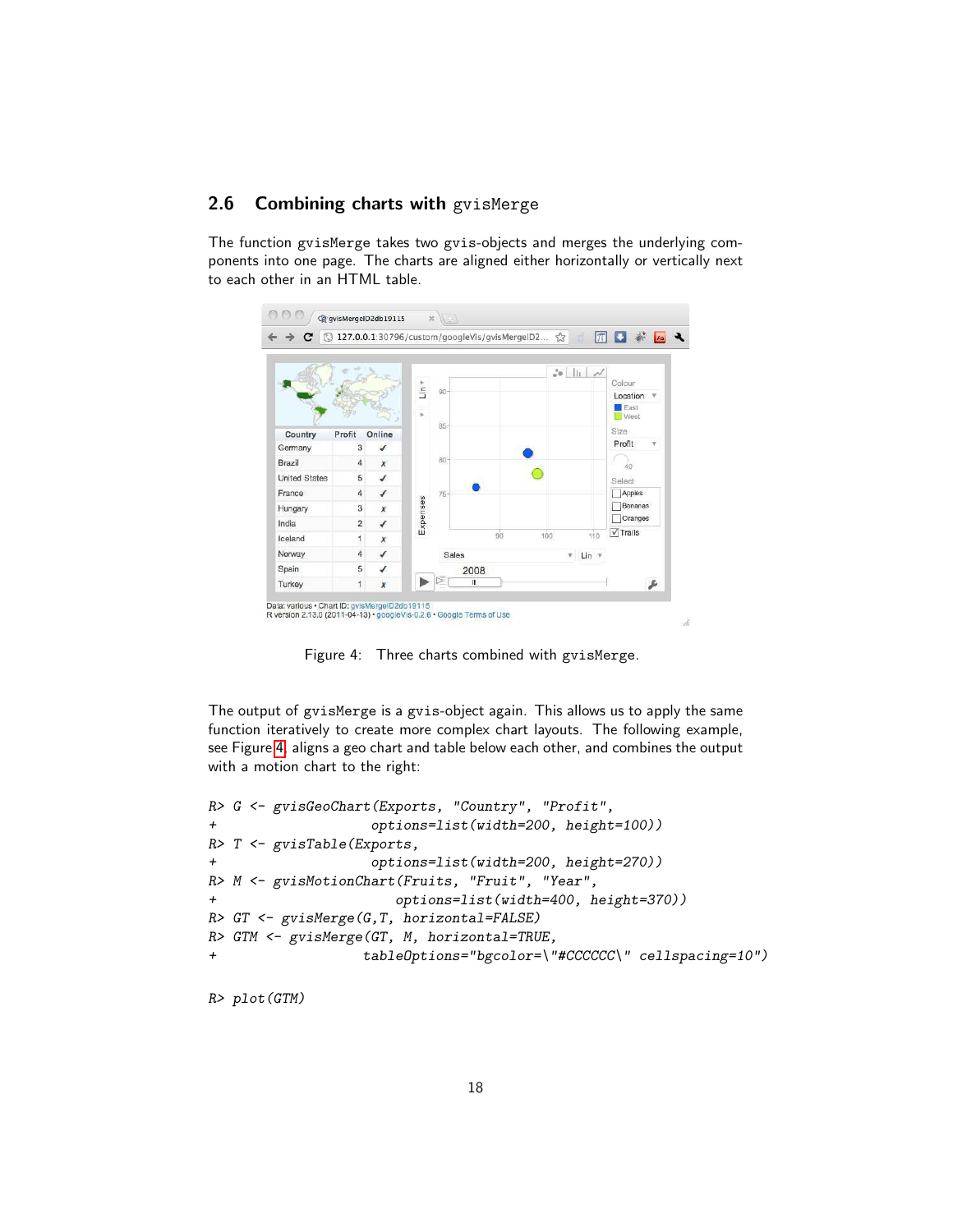### <span id="page-18-0"></span>2.7 Setting options

Setting the various options of a googleVis objects can be a bit cumbersome at first. The options follow those of the Google Charts API and can be set via a named list using the argument options. In the following example, we create a line chart and set various options<sup>[5](#page-18-1)</sup>, see the output in Figure [5.](#page-18-2)



<span id="page-18-2"></span>Figure 5: A line chart with various options set.

```
R> df <- data.frame(country=c("US", "GB", "BR"),
+ val1=c(1,3,4), val2=c(23,12,32))
R> Line <- gvisLineChart(df, xvar="country", yvar=c("val1","val2"),
+ options=list(
+ title="Hello World",
+ titleTextStyle="{color:'red',
+ fontName:'Courier',
                              + fontSize:16}",
                   + backgroundColor="#D3D3D3",
                   + vAxis="{gridlines:{color:'red', count:3}}",
+ hAxis="{title:'Country', titleTextStyle:{color:'blue'}}",
                   + series="[{color:'green', targetAxisIndex: 0},
                         + {color: 'orange',targetAxisIndex:1}]",
+ vAxes="[{title:'val1'}, {title:'val2'}]",
+ legend="bottom",
+ curveType="function",
+ width=500,
+ height=300
```
<span id="page-18-1"></span> $5P$ lease refer to the help file of the individual googleVis functions, as the options can vary from chart to chart.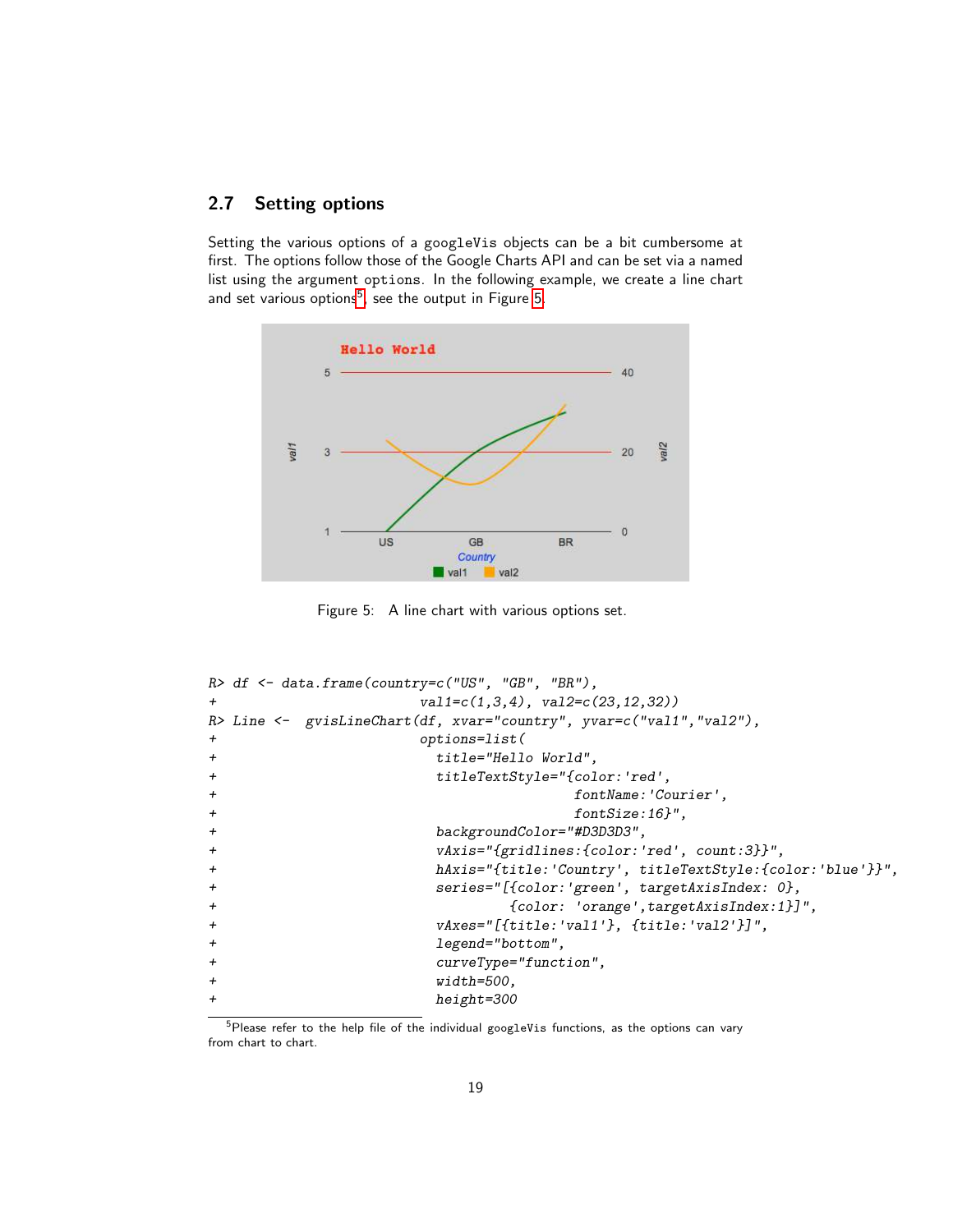*R> plot(Line)*

As you can see from the example above, the simpler options can be set by name=value, e.g. width=500, while the more complex options with sub-components are listed in curly brackets  $\{\}$ , and arrays, e.g. to define the two axes, use square brackets  $\lceil \cdot \rceil$ .

Generally, the following rules apply:

- parameters with names that do not include a "." are set with a single value, e.g. width and height. Those are set like one would do in R, that is options=list(width=200, height=300). Boolean arguments are set to either TRUE or FALSE, using the R syntax.
- parameters with names that do not include a "." and are set with multiple values, e.g. color, and are wrapped in "[ ]", e.g. options=list( colors="['#cbb69d', '#603913', '#c69c6e']")
- parameters with names that do include a "." present parameters with several sub-options and have to be set as a string wrapped in  $\mathbb{V}\{\cdot\}$ ". The values of those sub-options are set via parameter:value. Boolean values have to be stated as 'true' or 'false'. For example the Google documentaion states the formating options for the vertical axis and states the parameter as vAxis.format. Then this paramter can be set in R as: options=list( vAxis="{format:'#,###%'}").
- If several sub-options have to be set, e.g. titleTextStyle.color, title-TextStyle.fontName and titleTextStyle.fontSize, then those can be combined in one list item such as: options=list(titleTextStyle="{color:'red', fontName:'Courier', fontSize:16}")
- paramters that can have more than one value per sub-options are wrapped in "[ ]". For example to set the labels for left and right axes use: options=list( vAxes="[{title:'val1'}, {title:'val2'}]")

The following example set the colour axis of a geo chart, see Figure [6:](#page-20-2)

```
R> Geo <- gvisGeoChart(CityPopularity, locationvar='City',
+ colorvar='Popularity',
+ options=list(region='US', height=350,
+ displayMode='markers',
+ colorAxis="{values:[200,400,600,800],
+ colors:[\'red', \'pink\', \'orange',\'green']}")
+ )
R> plot(Geo)
```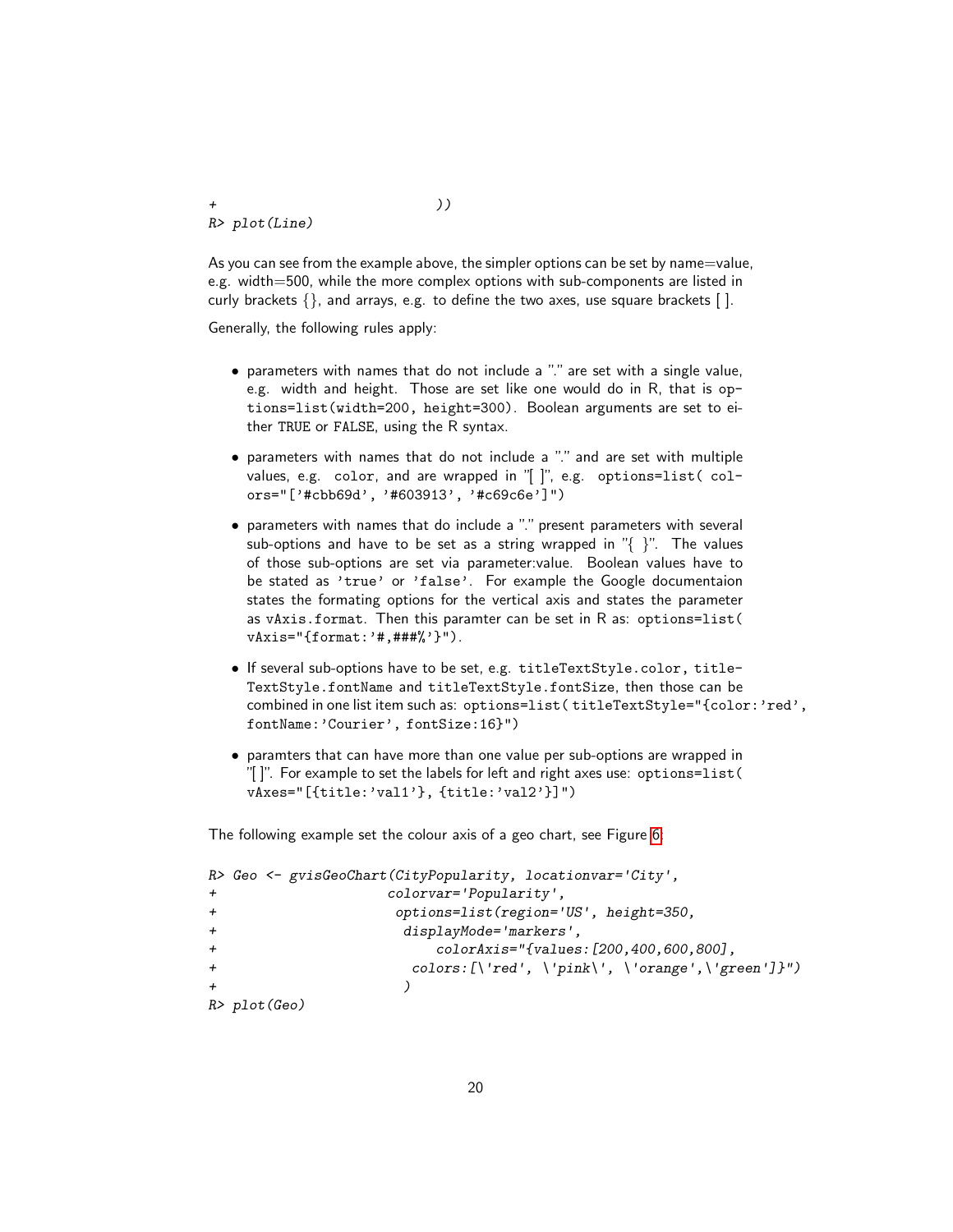

Figure 6: A geo chart with options set for a colour axis.

### <span id="page-20-2"></span><span id="page-20-0"></span>2.7.1 Chart Editor

A special option for all charts is gvis.editor, which adds an edit button to the page, allowing the user to edit, change and customise the chart on the fly, see the following example and Figure [7.](#page-21-2) The content of the list item gvis.editor describes the label of the browser button<sup>[6](#page-20-3)</sup>.

*R> Editor <- gvisLineChart(df, options=list(gvis.editor=*'*Edit me!*'*)) R> plot(Editor)*

#### <span id="page-20-1"></span>2.7.2 Dealing with apostrophes in column names

The googleVis package converts data frames into JSON objects. The column names of the resulting JSON tables are encapsulated with single speech marks, see lines  $12 - 16$  of the code example on page [5.](#page-3-2)

Hence apostrophes in column names of your input data frame have to be encapsulated by a double backslash.

Here is a little example, see the output in Figure [8.](#page-22-1)

|     |        | R> df <- data.frame("Year"=c(2009,2010), "Lloyd\\'s"=c(86.1, 93.3), |  |
|-----|--------|---------------------------------------------------------------------|--|
| $+$ |        | "Munich Re\\'s R/I"= $c(95.3, 100.5)$ .                             |  |
| $+$ |        | check.names=FALSE)                                                  |  |
|     | R > df |                                                                     |  |

<span id="page-20-3"></span> $^6$ See also [https://developers.google.com/chart/interactive/docs/drawing\\_charts#](https://developers.google.com/chart/interactive/docs/drawing_charts#charteditor) [charteditor](https://developers.google.com/chart/interactive/docs/drawing_charts#charteditor)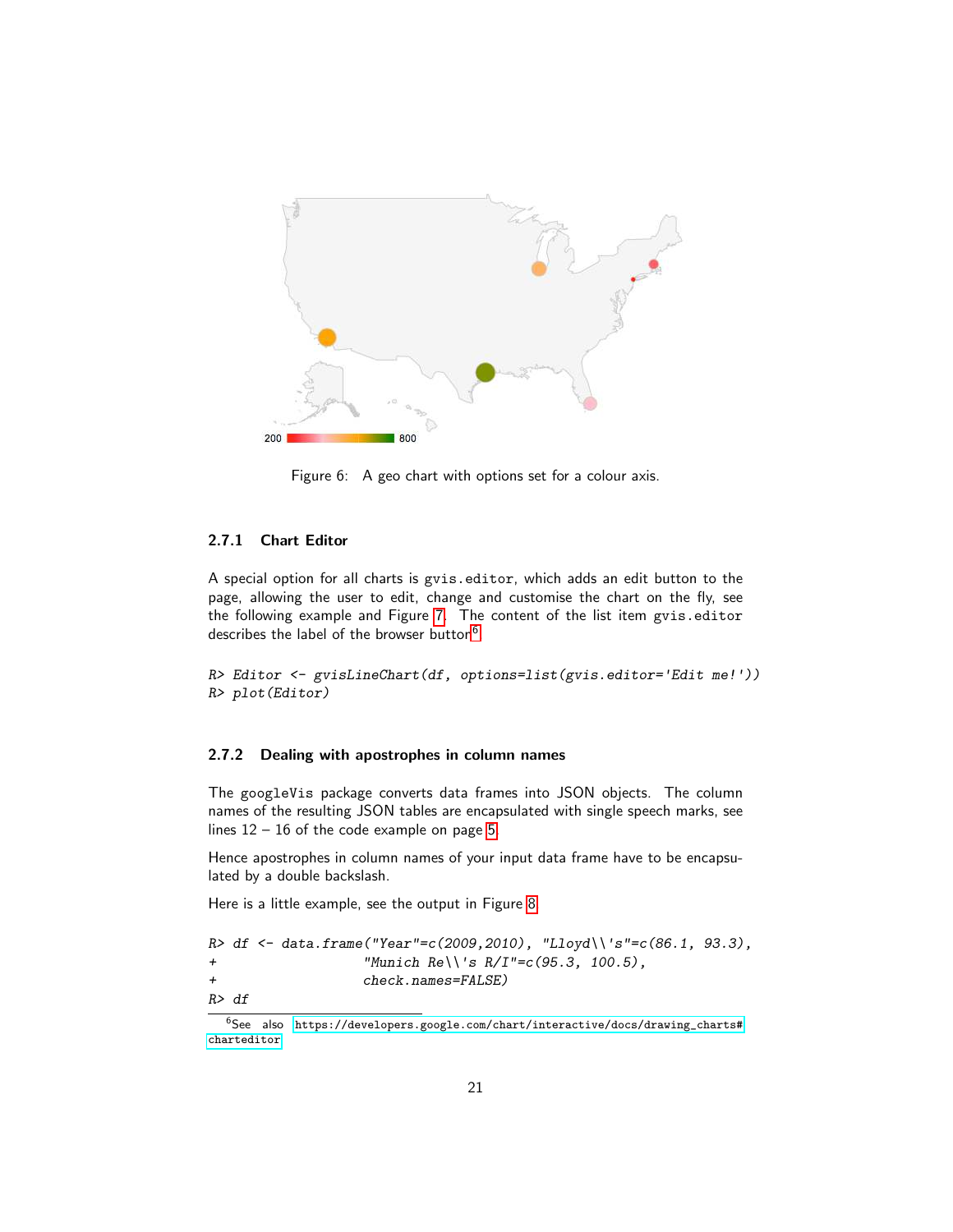|                                                              | C 327.0.0.1:19218/custom/googleVis/LineChartID5783c42d.html |                  | ☆                                  |
|--------------------------------------------------------------|-------------------------------------------------------------|------------------|------------------------------------|
| Edit met<br>$\frac{4}{3}$                                    | $m_{1.44}$                                                  |                  |                                    |
|                                                              | <b>Chart Editor</b>                                         |                  | 固                                  |
| 30                                                           | Charts<br>Customise<br><b>Start</b>                         | Preview          |                                    |
| $20\,$                                                       | U Use 1st column as labora                                  |                  |                                    |
| 10                                                           | Recommended charts - More >                                 |                  |                                    |
|                                                              |                                                             | 40               | Tiev <sup>E</sup><br><b>R</b> vat2 |
| ū<br>135                                                     |                                                             | 30               |                                    |
|                                                              |                                                             |                  |                                    |
| Data: data . Chart (3: UneCh)<br>R Under development (unstal |                                                             | 20               |                                    |
|                                                              |                                                             |                  |                                    |
|                                                              |                                                             | 50               |                                    |
|                                                              |                                                             | O.               |                                    |
|                                                              |                                                             | GB<br>BR.<br>US. |                                    |
|                                                              |                                                             |                  |                                    |

<span id="page-21-2"></span>Figure 7: Example of googleVis chart with options = list (gvis.editor = 'Edit me!').

```
Year Lloyd\\'s Munich Re\\'s R/I
1 2009 86.1 95.3
2 2010 93.3 100.5
R> CR <- gvisColumnChart(df, options=list(vAxis='{baseline:0}',
+ title="Combined Ratio %",
+ legend="{position:'bottom'}"))
```
*R> plot(CR)*

# <span id="page-21-0"></span>3 Embedding googleVis in web sites

### <span id="page-21-1"></span>3.1 Integrating gvis objects in existing sites

Suppose you have an existing web page and would like to integrate the output of a googleVis function, such as gvisMotionChart. In this case you only need the chart output from gvisMotionChart. So you can either copy and paste the output from the R console

*R> print(M,* '*chart*'*) ## or cat(M\$html\$chart)*

into your existing html page, or write the content directly into a file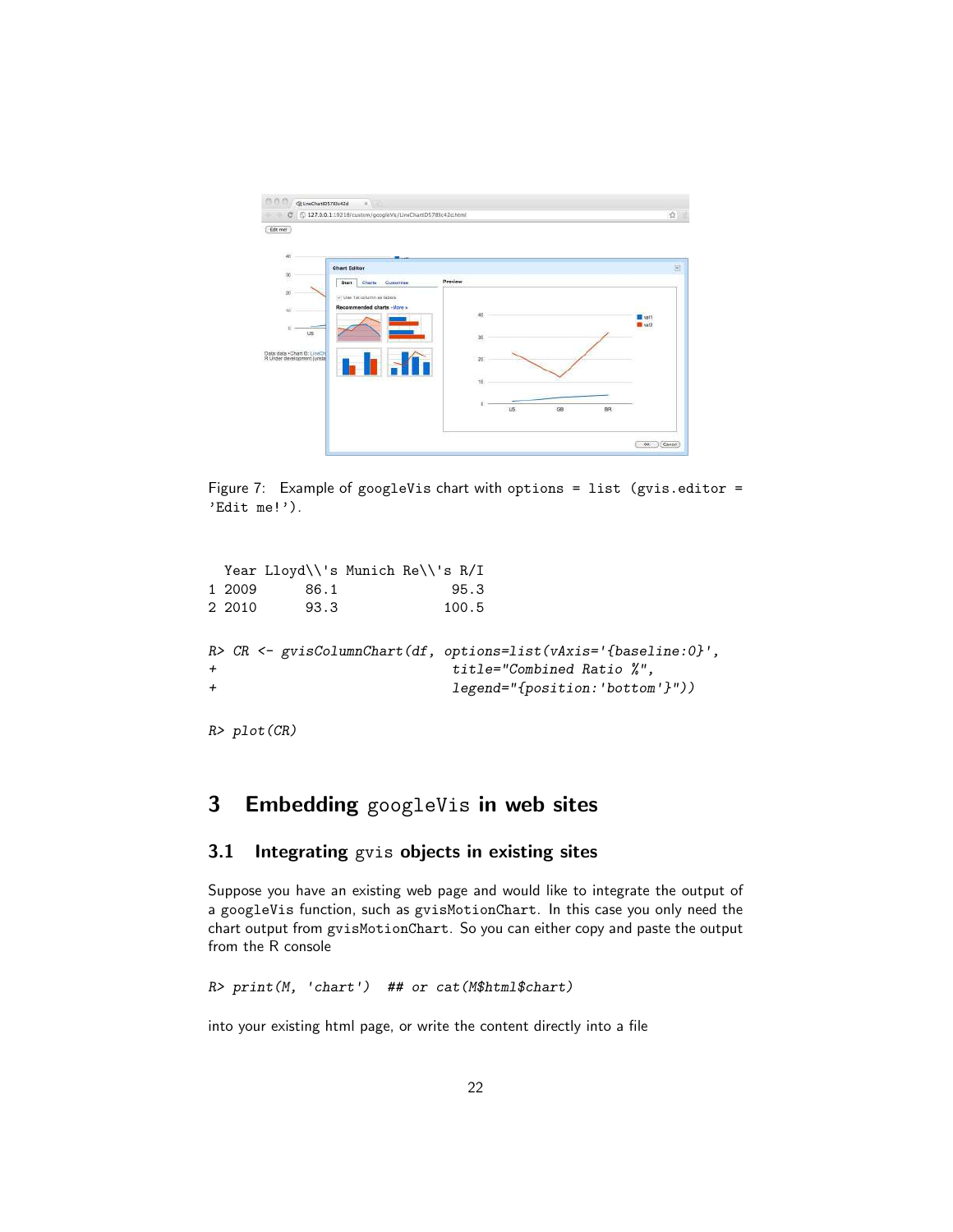

<span id="page-22-1"></span>Figure 8: Visualising data with apostrophes in column names.

*R> print(M,* '*chart*'*, file=*'*myfilename*'*)*

and process it from there.

### <span id="page-22-0"></span>3.2 Using googleVis output with WordPress

[WordPress](https://wordpress.org/) is a popular web software for creating websites and blogs. Here we give some tips about the usage with googleVis output.

By default WordPress does not allow JavaScript code (and hence googleVis output) to be inserted into a page. However, additional plugins allow you to extend the functions of WordPress.

One option of embedding JavaScript code inside a WordPress post is to use the "custom fields shortcode" plugin<sup>[7](#page-22-2)</sup>. The plugin allows you to create a custom field for the googleVis code, which can be referred to in your article.

Suppose you created a motion chart in R:

```
R> M <- gvisMotionChart(Fruits, "Fruit", "Year",
+ options=list(width=400, height=370))
```
Copy the chart code, e.g. from

*R> print(M,* '*chart*'*)*

<span id="page-22-2"></span><sup>7</sup><https://wordpress.org/extend/plugins/custom-fields-shortcode>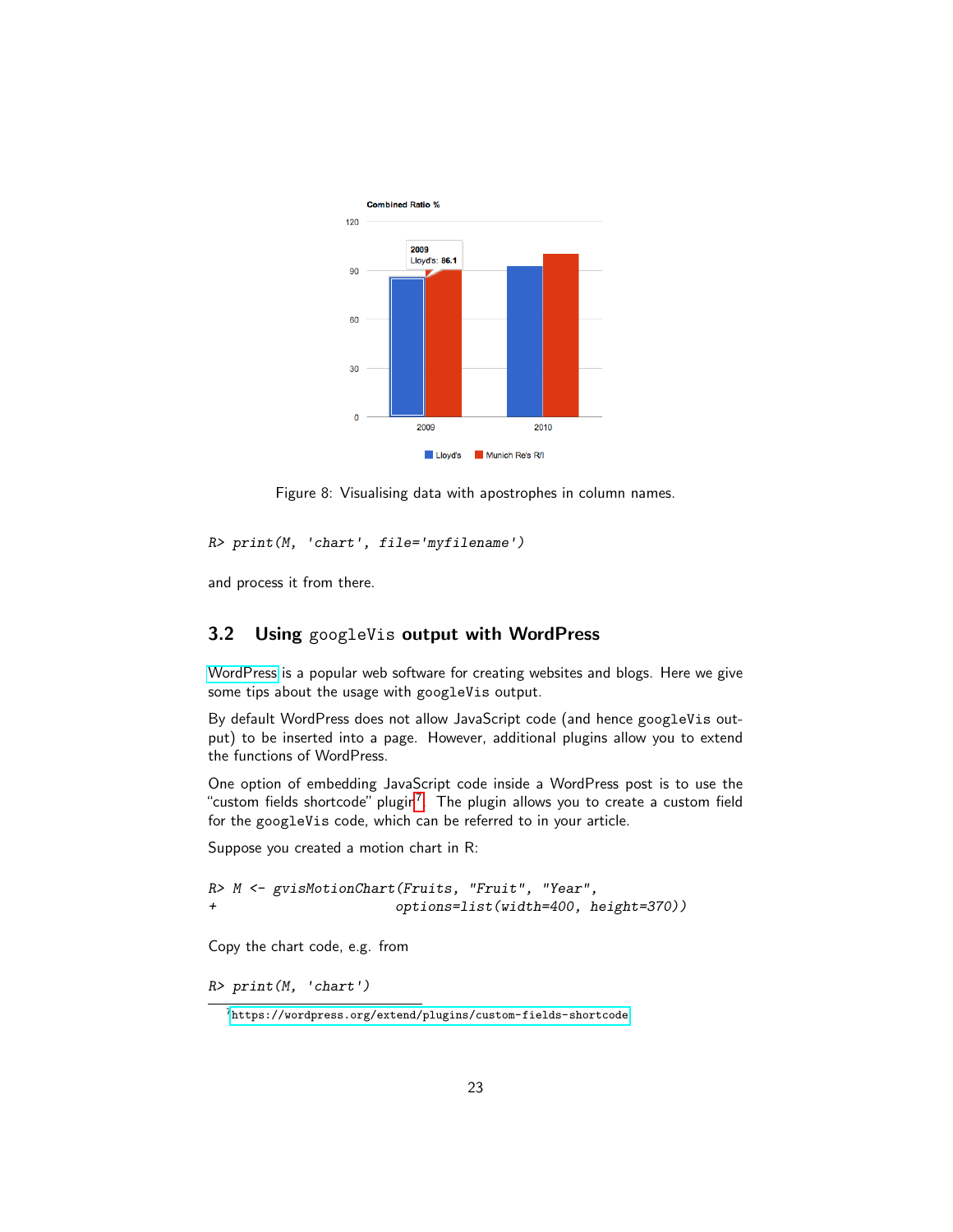

Figure 9: Including googleVis output in a WordPress blog entry.

<span id="page-23-1"></span>and paste it into the value text area of a custom field in WordPress, e.g. with instance name Fruits. To include the motion chart into your article add [cf]Fruits[/cf] into the post, see Figure [9](#page-23-1) for an illustration.

### <span id="page-23-0"></span>3.3 Using googleVis output with Google Sites, Blogger, etc.

Google Charts can be used with other Google products such as Google Sites, Blogger or Google Code wiki pages. However, in most cases, the chart has to be embedded as a Google Gadget. Google Gadgets are written in XML and can have HTML and Javascript components. Here is an example of a 'Hello World' program written using Google Gadget technology from [Wikipedia.](https://en.wikipedia.org/wiki/Google_Gadgets)

```
<?xml version="1.0" encoding="UTF-8" ?>
<Module>
<ModulePrefs title="simple hello world example" />
<Content type="html">
     <![CDATA[
       Hello, world!
     ]]>
</Content>
</Module>
```
The googleVis package comes with the function createGoogleGadget, which takes a gvis-object and wraps it into an XML gadget file. Here is an example with a motion chart: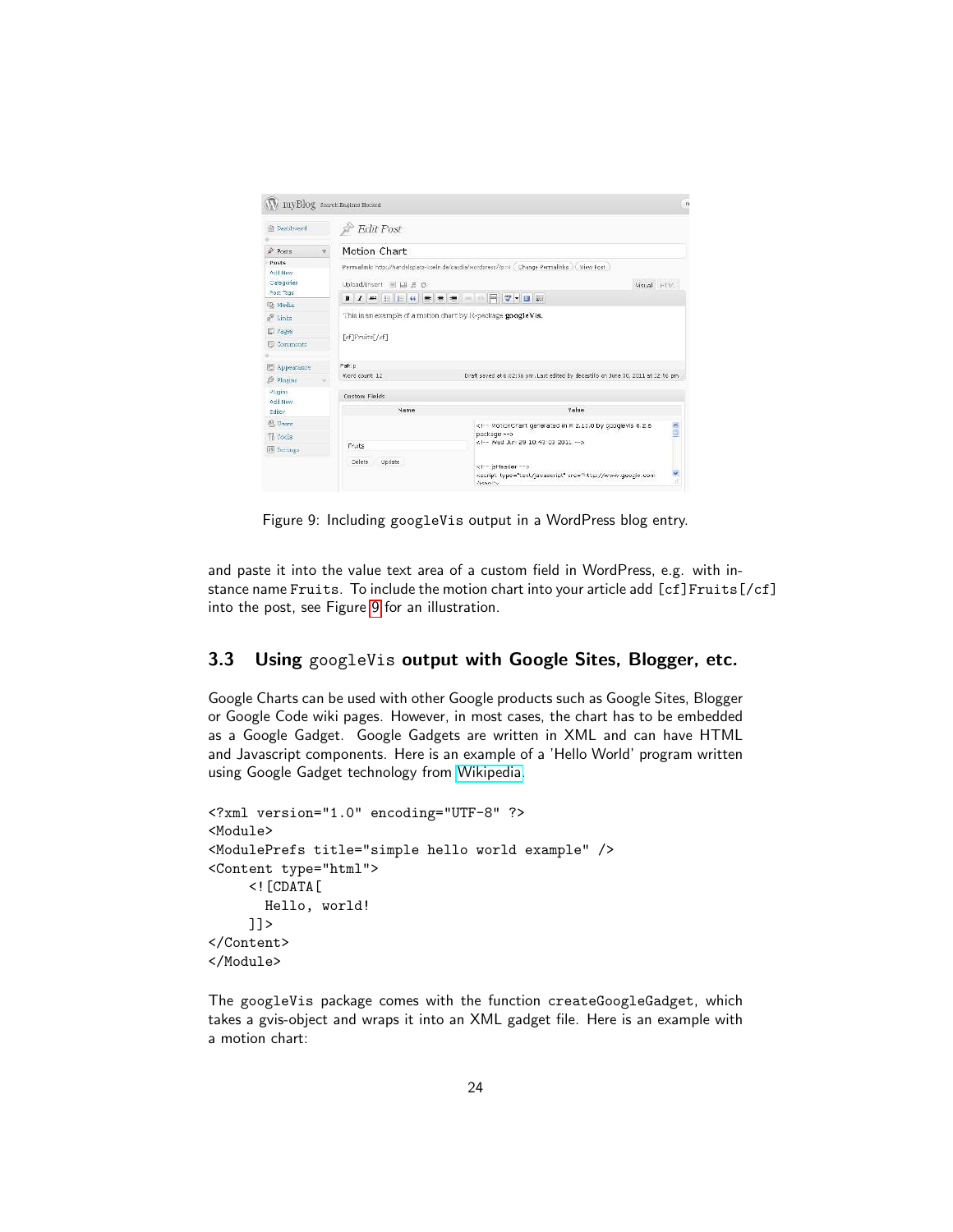```
R> M <- gvisMotionChart(Fruits, "Fruit", "Year")
R> G <- createGoogleGadget(M)
```
*R> cat(G, file="myGadget.xml")*

In order to use the gadget, the file myGadget.xml has to be hosted online, e.g. using Google Docs. Suppose the URL to the gadget is https://example.com/myGadget.xml, than you can embed the gadget

- in a Google Site via the menu: "Insert" -> "More gadgets ..." -> "Add gadget URL",
- in a Google Code wiki via the wiki:gadget tag, e.g.:

<wiki:gadget url="https://example.com/gadget.xml" />,

• in Blogger via the design tab, see site gadgets.

However, the situation is different again, if you would like to include the googleVis output into a blogger post. In this case, a gadget does not work. You can either copy and paste the chart directly into your post, but then it does not seem to work with MS Internet Explorer, or you use an indirect approach. This means that the googleVis chart has to be hosted on a separate page (e.g. in a public web folder) and is embedded into the blog post by using the <iframe> tag, e.g.:

```
<iframe width="100%" height="400px" frameborder="0"
src="https://example.com/myGoogleVisChart.html">
</iframe>
```
For an example see the following blog entry: [https://magesblog.com/post/2011-](https://magesblog.com/post/2011-09-11-including-googlevis-output-in-a-blogger-post/) [09-11-including-googlevis-output-in-a-blogger-post/.](https://magesblog.com/post/2011-09-11-including-googlevis-output-in-a-blogger-post/)

### <span id="page-24-0"></span>3.4 Embedding googleVis in web sites dynamically

In this section, we provide examples how the googleVis functions can be embedded into web pages dynamically.

The R packages R.rsp [\[Ben12\]](#page-37-5) and brew [\[Hor11a\]](#page-38-11) are two options to integrate R snippets into HTML code. While the R.rsp package comes with its own internal web server, brew requires the Apache HTTP server [\[Fou10a\]](#page-37-6) with the *RApache* [\[Hor11b\]](#page-38-12) module installed. Please note that currently the *RApache* module only runs on UNIX/Linux and Mac OS X.

Since version 2.11.0 R ships with its own internal web server and with *Rook* [\[Hor13\]](#page-38-13) and shiny [\[RI13\]](#page-38-14) there are also two alternatives that use this facility. Both packages allow users to deploy web application locally with very little overhead. The shiny framework is the newest and certainly easiest option to get started with web apps using R and googleVis .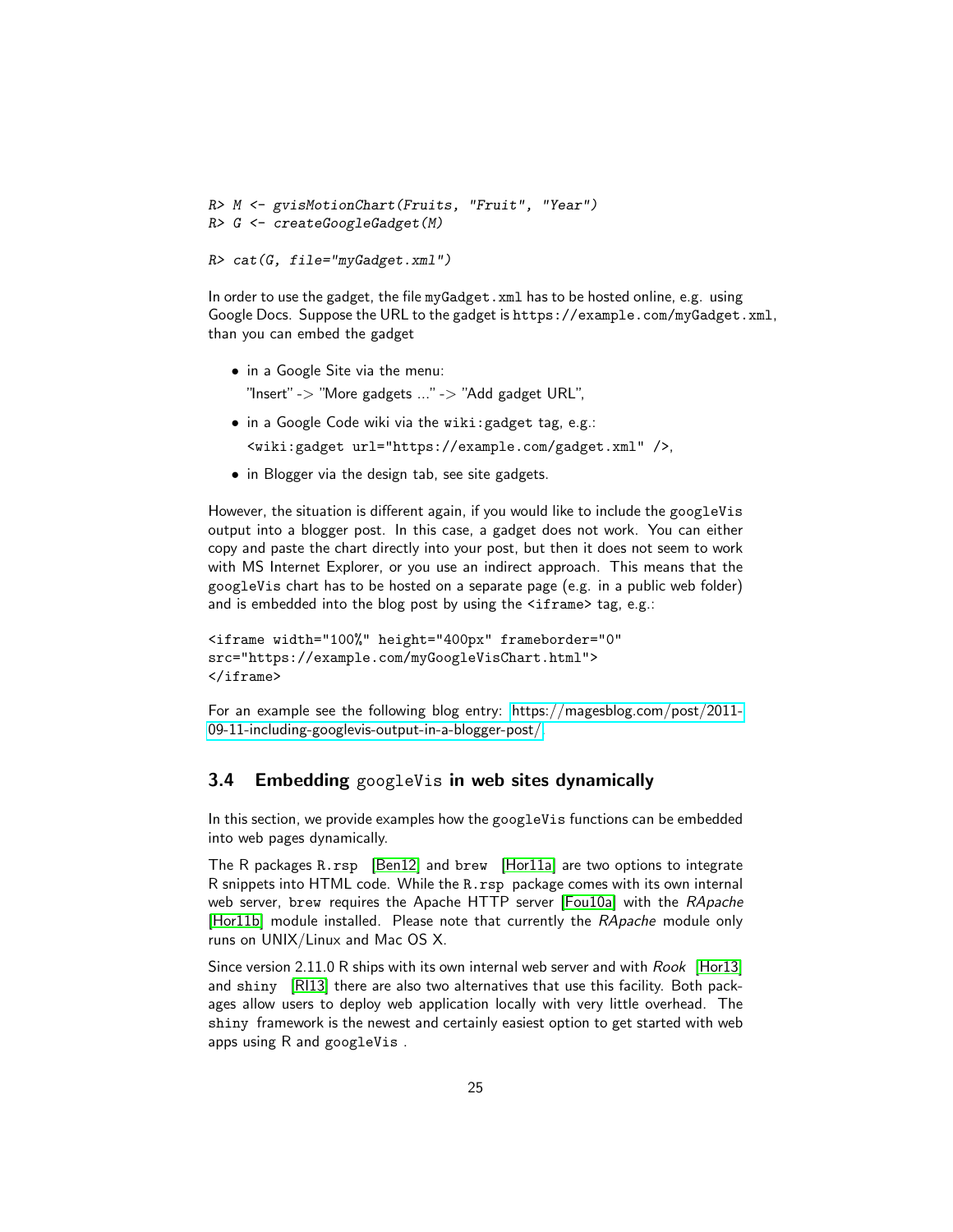#### <span id="page-25-0"></span>3.4.1 Using googleVis with R.rsp

The R.rsp package allows the user to integrate R code into html code. The R code is parsed by the R.rsp web server and executed at run time.

As an example, we embed a motion chart into a rsp-page:

```
\verb|html|<body>
<% library(googleVis)
   M <- gvisMotionChart(Fruits, idvar="Fruit", timevar="Year") %>
<%= M$html$chart %>
</body>
</html>
```
The R code included in  $\langle \cdot \rangle$ ... $\rangle$ > is executed when read by the R.rsp HTTP server, but no R output will be displayed. To embed the R output into the html code we have to add an equal sign,  $\langle\frac{p}{q}$  = . .  $\frac{p}{q}$ , which acts as a cat statement.

#### <span id="page-25-1"></span>3.4.2 Using googleVis with RApache and brew

*RApache* supports web application development using R and the Apache HTTP server. The *RApache* module embeds the R interpreter into the Apache web server. However, as we would like to mix R and HTML code we also need a parser and this is where the R package brew comes into place.

Files sitting in a dedicated brew folder of the HTTP repository are parsed by brew when opened in the browser. The R code is executed with *RApache* and the output is embedded into the site. Hence the approach is similar to R.rsp with the difference that the two tasks are split. This has the advantage that R does not have to run in a separate window.

Detailed installation instructions for *RApache* are available on the project site: [https://rapache.net/manual.html,](https://rapache.net/manual.html) for specific comments on Mac OS X see: [https://](https://worldofrcraft.blogspot.com/2010/08/installing-rapache-on-mac-os-x-snow.html) [worldofrcraft.blogspot.com/2010/08/installing-rapache-on-mac-os-x-snow.html](https://worldofrcraft.blogspot.com/2010/08/installing-rapache-on-mac-os-x-snow.html)

Following the installation of *RApache* you will have to configure Apache. Most likely you have to add something along the following lines to your apache2.conf or httpd.conf file (often found in /etc/httpd or /private/etc/apache2/httpd. conf on Mac OS X):

```
LoadModule R_module /usr/lib/apache2/modules/mod_R.so
## On Mac OS X more likely to be:
## LoadModule R_module libexec/apache2/mod_R.so
ROutputErrors
RSourceOnStartup "/var/www/rapache/R/startup.R"
## On Mac OS X the www folder is often equivalent to:
```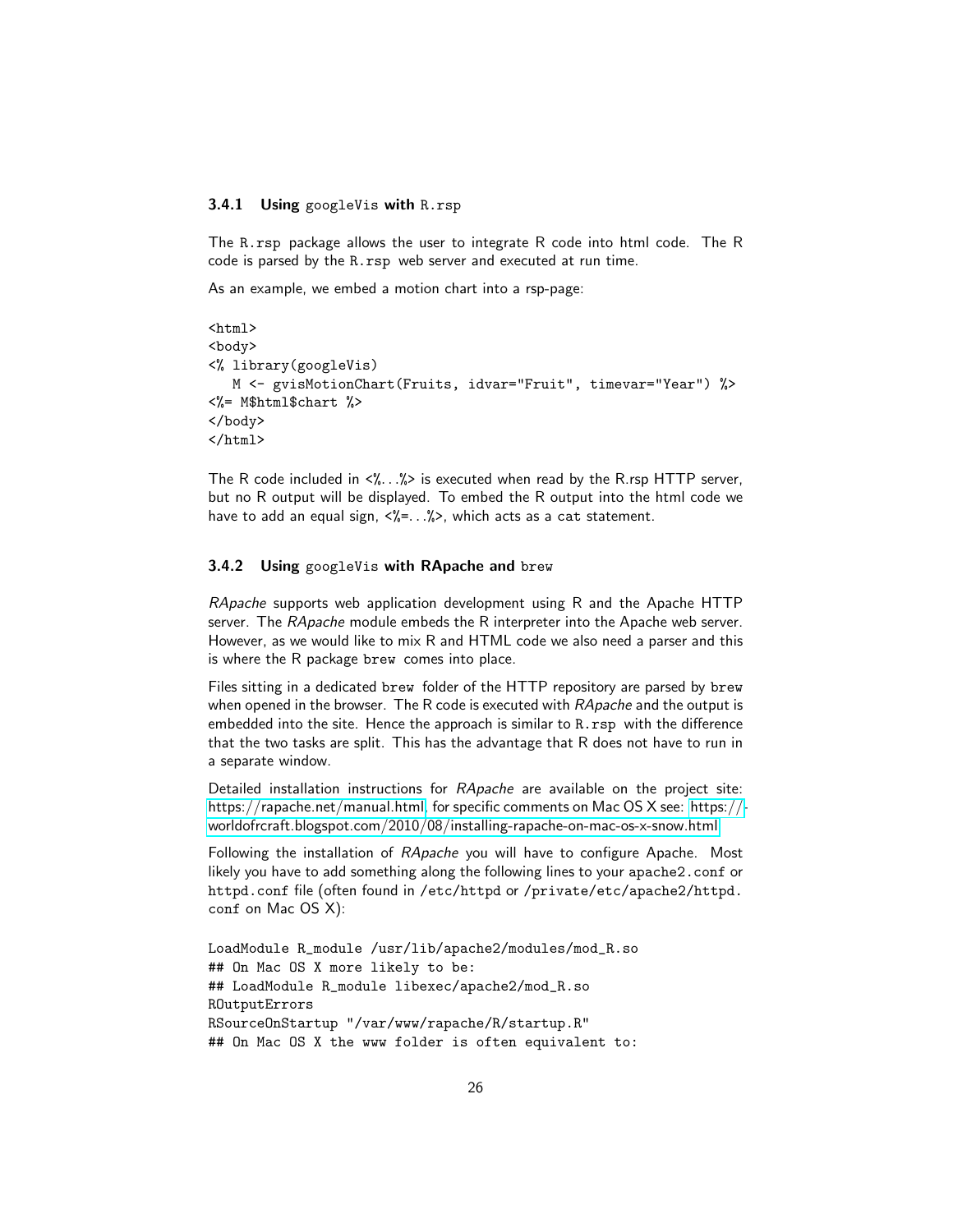## /Library/WebServer/Documents/

The first line loads the R module when the Apache web server is started, the second line deals with error handling, while the startup.R file is suitable for initial set ups, e.g. libraries and global variables:

```
## Ensure the packages are installed so that mod_R
## has access to them, e.g. not in your home folder
library{googleVis}
library{lattice}
library{Cairo}
MyGlobalVar <- 42
```
To test that *RApache* is working open<http://localhost/RApacheInfo> and you should find details about your system, an example can be found on the *RApache* site: <https://biostat.mc.vanderbilt.edu/rapache/files/RApacheInfo.html>

The next step is to install the brew R package in the usual way:

```
R> install.packages('brew')
```
Following this we have to tell Apache that files in a specific folder should be parsed by brew. Again we edit the apache2.conf or httpd.conf and add the connection of the RHandler with the function brew:

```
<Directory /var/www/rapache/brew>
## On Mac OS more likely to be something like:
## <Directory /Library/WebServer/Documents/rapache/brew>
      SetHandler r-script
      RHandler brew::brew
</Directory>
```
That's all. Restart the HTTP daemon and you can start placing files in the brew directory and access them via http://localhost/rapache/brew/filename, e.g. a file containing:

```
\hbox{\tt <html>>}<body>
<h1>Fruits</h1>
<% library(googleVis)
   M <- gvisMotionChart(Fruits, idvar="Fruit", timevar="Year") %>
<%= M$html$chart %>
</body>
</html>
```
You will notice that the brew syntax is very similar to rsp. For more information read the documentation of the *RApache* module and brew package. You find two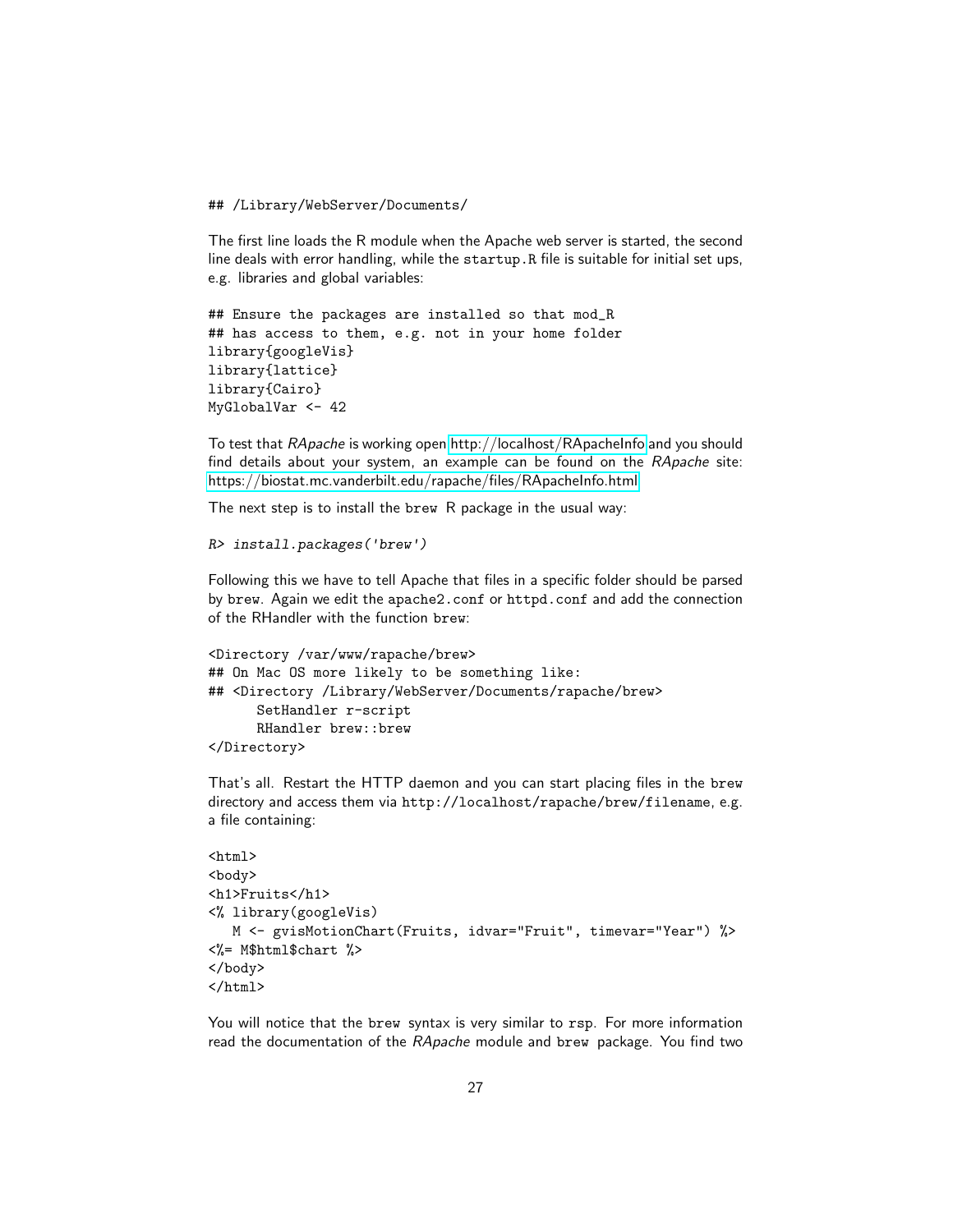simple examples of brew files in the googleVis package. Again the following R command shows you the folder path:

*R> system.file("brew", package = "googleVis")*

#### <span id="page-27-0"></span>3.4.3 Using googleVis with Rook

*Rook* [\[Hor13\]](#page-38-13) is a web server interface for R, written by Jeffrey Horner, the author of rApache and brew. Compared to other web frameworks *Rook* appears incredibly lightweight. *Rook* doesn't need any configuration. It is an R package, which works out of the box with the R HTTP server. That means no configuration files are needed. No files have to be placed in particular folders. Instead, *Rook* web applications can be run on a local desktop. However, *Rook* requires some knowledge of the HTTP protocol.

Here is a *Rook* app example with googleVis. It displays a little R data frame in a googleVis table by default. The user can change the visualisation by clicking on the *Edit me!* button and upload her/his own CSV-file, see Figure [10.](#page-27-1)

| $\circ$ $\circ$ $\circ$ $\circ$ $\circ$ mylnitialView  |  |  |  |
|--------------------------------------------------------|--|--|--|
| ○ ⊙ localhost:38907/custom/googleVisTable ☆ 隔日 了 # ■ ■ |  |  |  |

### My first Rook app with googleVis

| Edit me!             |                |
|----------------------|----------------|
| Country              | Profit         |
| Germany              | 3              |
| Brazil               | $\overline{4}$ |
| <b>United States</b> | 5              |
| France               | $\overline{4}$ |
| Hungary              | 3              |
| India                | $\overline{2}$ |
| Iceland              | $\mathbf{1}$   |
| Norway               | $\overline{4}$ |
| Spain                | 5              |
| Turkey               | 1              |
|                      |                |

|  | Choose File No file chosen | Submit |  |
|--|----------------------------|--------|--|
|--|----------------------------|--------|--|

R version 2.15.1 (2012-06-22) · googleVis-0.2.17 · Google Terms of Use · Data Policy

<span id="page-27-1"></span>Figure 10: Screen shot of a Rook app with googleVis output.

```
R> require(Rook)
R> require(googleVis)
```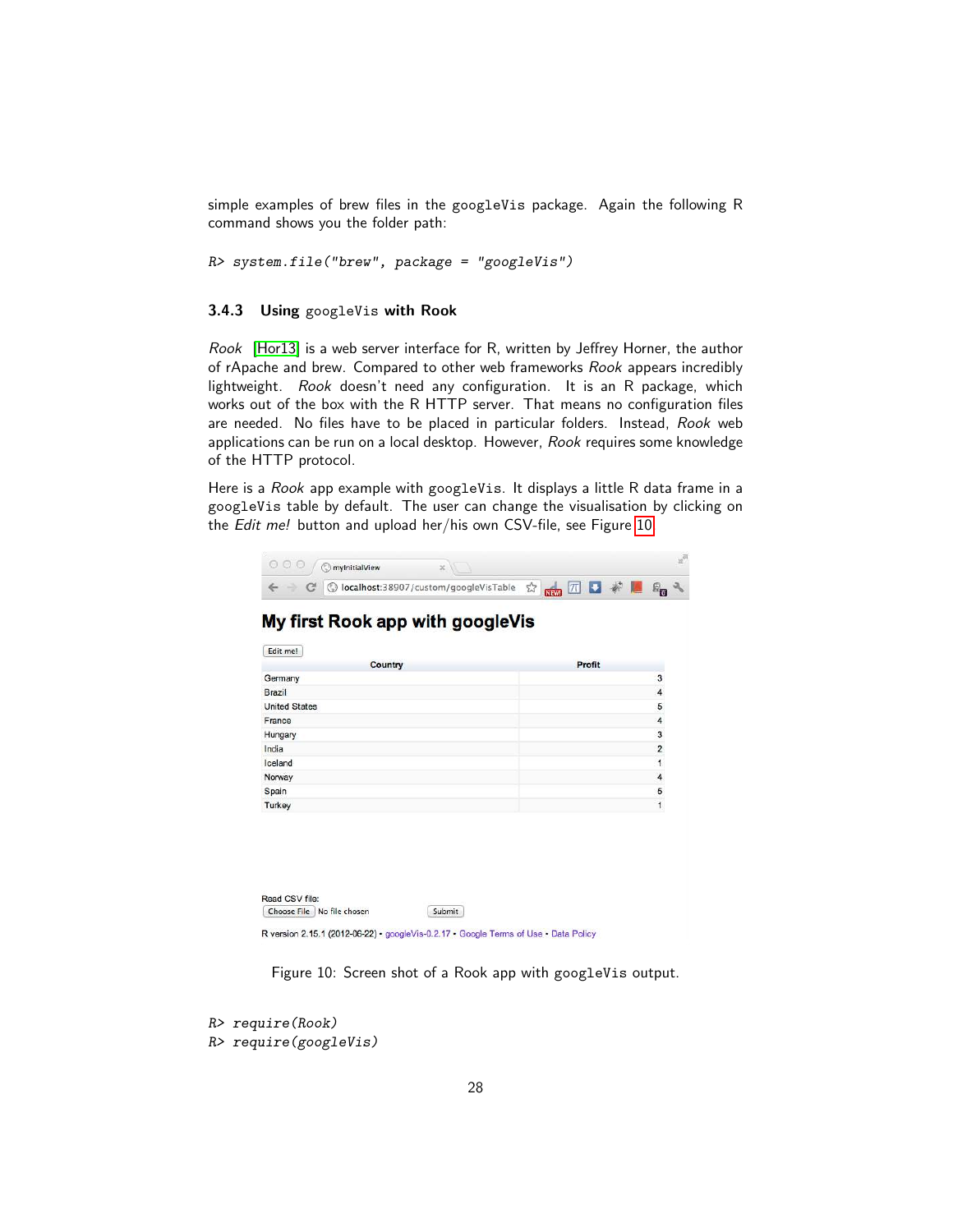```
R> s <- Rhttpd$new()
R> s$start(listen='127.0.0.1')
R> my.app <- function(env){
+ ## Start with a table and allow the user to upload a CSV-file
   + req <- Request$new(env)
+ res <- Response$new()
+
+ ## Provide some data to start with
   + ## Exports is a sample data set of googleVis
   + data <- Exports[,1:2]
   + ## Add functionality to upload CSV-file
   + if (!is.null(req$POST())) {
     + ## Read data from uploaded CSV-file
+ data <- req$POST()[["data"]]
+ data <- read.csv(data$tempfile)
+ }
+ ## Create table with googleVis
+ tbl <- gvisTable(data,
+ options=list(gvis.editor="Edit me!",
                                + height=350),
+ chartid="myInitialView")
+ ## Write the HTML output and
+ ## make use of the googleVis HTML output.
   + ## See vignette('googleVis') for more details
+ res$write(tbl$html$header)
  + res$write("<h1>My first Rook app with googleVis</h1>")
+ res$write(tbl$html$chart)
   + res$write('
+ Read CSV file:<form method="POST" enctype="multipart/form-data">
+ <input type="file" name="data">
+ <input type="submit" name="Go">\n</form>')
+ res$write(tbl$html$footer)
+ res$finish()
+ }
R> s$add(app=my.app, name='googleVisTable')
R> ## Open a browser window and display the web app
R> s$browse('googleVisTable')
```
### <span id="page-28-0"></span>3.4.4 Using googleVis with shiny

Shiny<sup>[8](#page-28-1)</sup> is a package by RStudio. Shiny makes it incredibly easy to build interactive web applications with R.

With version 0.4.0 of googleVis the support for shiny [\[RI13\]](#page-38-14) apps has been

<span id="page-28-1"></span><sup>8</sup><https://www.rstudio.com/shiny/>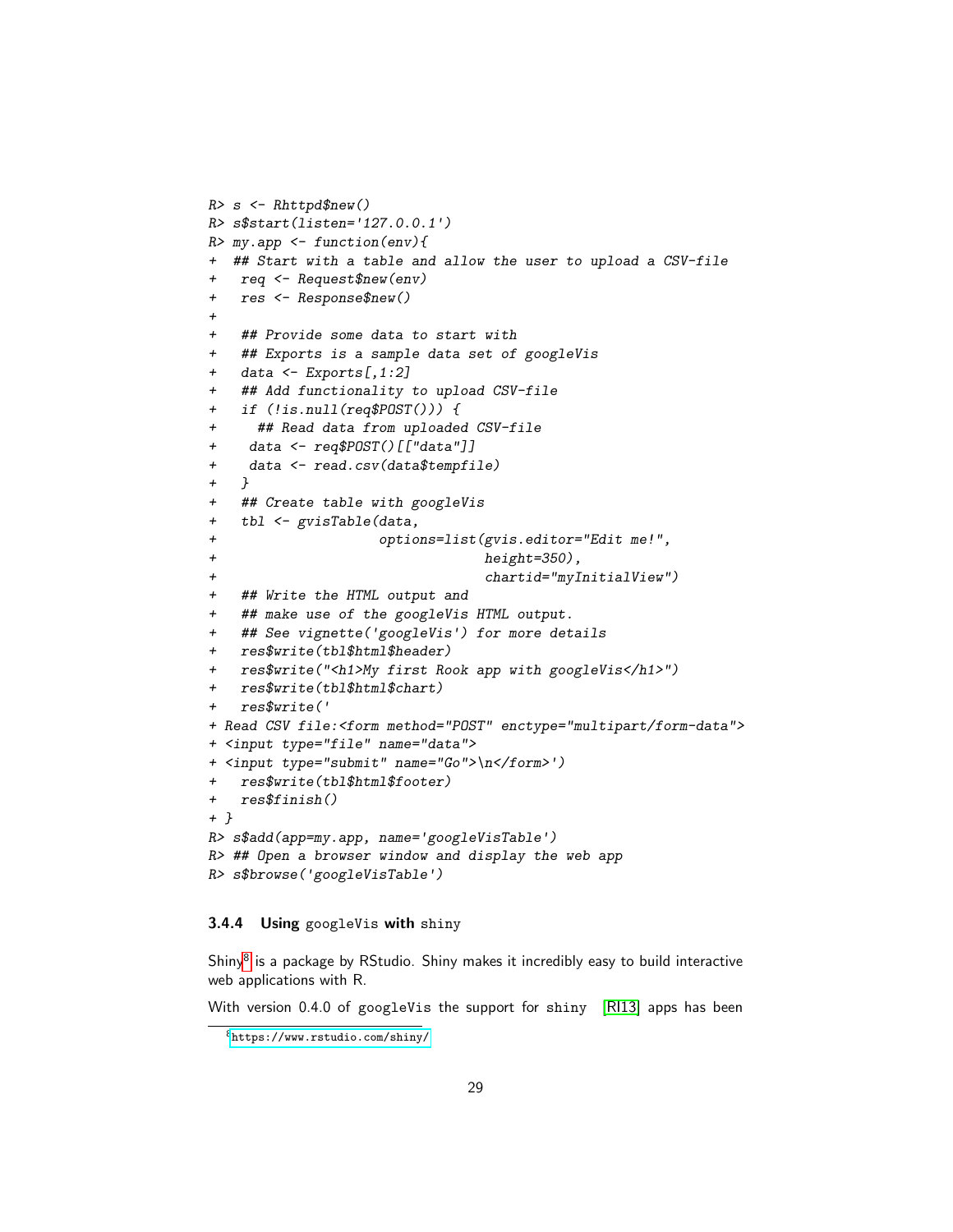added. Joe Cheng contributed the renderGvis function which allows users to use googleVis output in shiny in a similar way to other plotting functions. Note that shiny version  $\geq 0.4.0$  is required.

The following example has been taken from the help file of renderGvis. It displays a scatter chart where the user can select the data set to be displayed, see also the screen shot in Figure [11.](#page-30-1)

```
R> # server.R
R> library(googleVis)
R> shinyServer(function(input, output) {
+ datasetInput <- reactive({
+ switch(input$dataset,
+ "rock" = rock,
+ "pressure" = pressure,
+ "cars" = cars)
+ })
+
+ output$view <- renderGvis({
+ gvisScatterChart(datasetInput())
+ })
+ })
R> # ui.R
R> shinyUI(pageWithSidebar(
+ headerPanel("googleVis on Shiny"),
+ sidebarPanel(
+ selectInput("dataset", "Choose a dataset:",
+ choices = c("rock", "pressure", "cars"))
+ ),
+ mainPanel(
+ htmlOutput("view")
+ )
+ ))
```
You can run the example locally with the following statement.

```
R> library(shiny) ## Version >= 0.4.0 required
R> runApp(system.file("shiny/", package="googleVis"))
```
Further examples have been published on Markus' blog: [https://magesblog.com/](https://magesblog.com/tags/shiny/) [tags/shiny/](https://magesblog.com/tags/shiny/)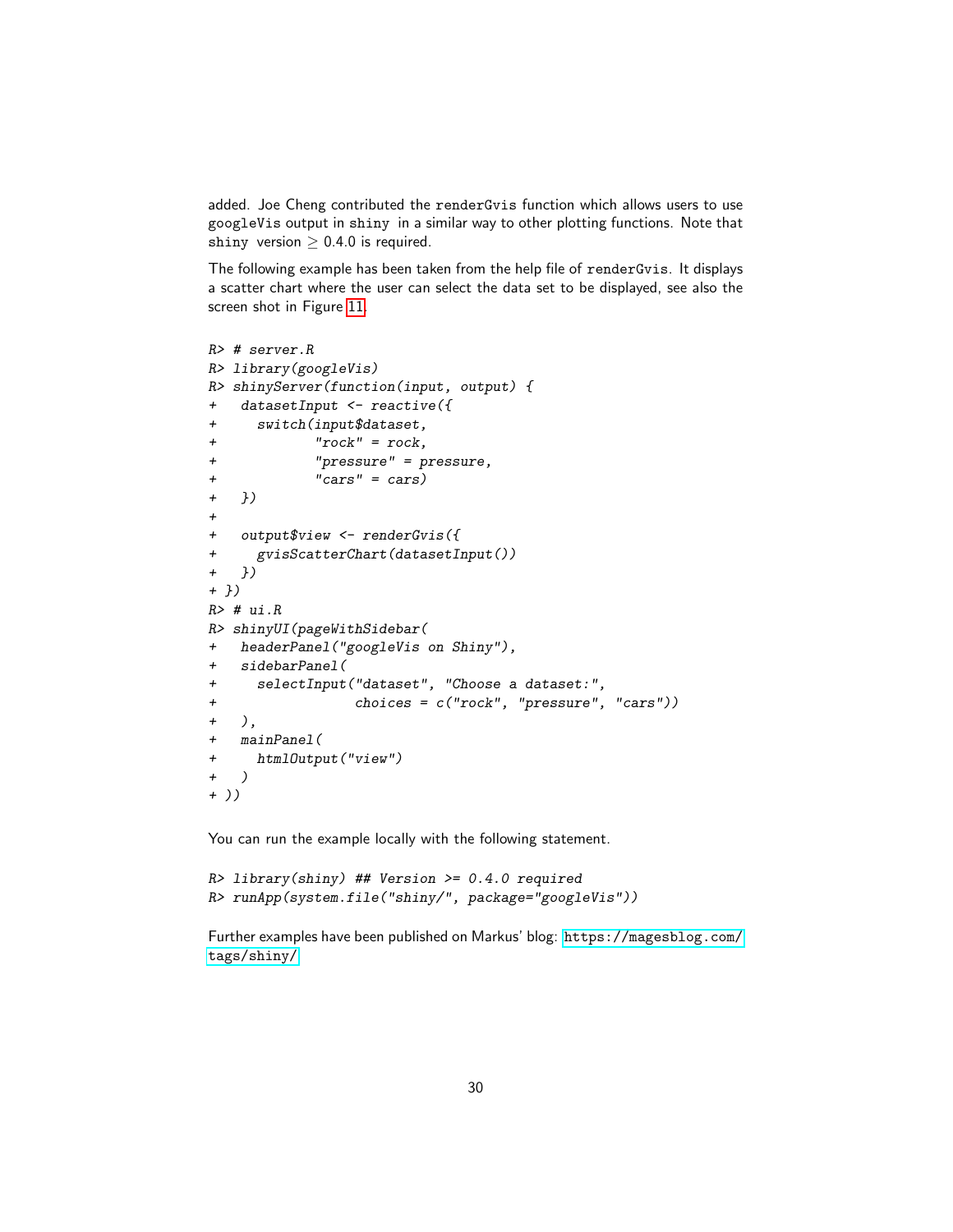| $\circ \circ \circ$                                                                                                                                             | googleVis on Shiny |            |  |
|-----------------------------------------------------------------------------------------------------------------------------------------------------------------|--------------------|------------|--|
| $\boxed{\triangleleft \Rightarrow \boxed{\triangle}}$ $\boxed{\triangle}$ $\boxed{\oplus}$ $\boxed{\boxtimes}$ $\boxed{\otimes}$ $\boxed{\odot}$ localhost:8100 |                    | Reader   0 |  |
|                                                                                                                                                                 | googleVis on Shiny |            |  |

# googleVis on Shiny





<span id="page-30-1"></span>Figure 11: Screen shot a shiny app with googleVis output.

# <span id="page-30-0"></span>4 Using googleVis with knitr

Using googleVis with  $k$ nitr  $^9$  $^9$  [\[Xie13\]](#page-39-1) is a convenient way of creating interactive reproducible reports. The approach taken by knitr is similar to Sweave, you can combine R code with text and formatting tags. However, knitr can also export to HTML, which is required to embed googleVis charts.

To include googleVis output into a knitr document you have to set the chunk option results to 'asis' and print the chart element only, as demonstrated in the following example:

```
```{r results='asis'}
M <- gvisMotionChart(Fruits, "Fruit", "Year",
```
<span id="page-30-2"></span><sup>9</sup><https://yihui.name/knitr/>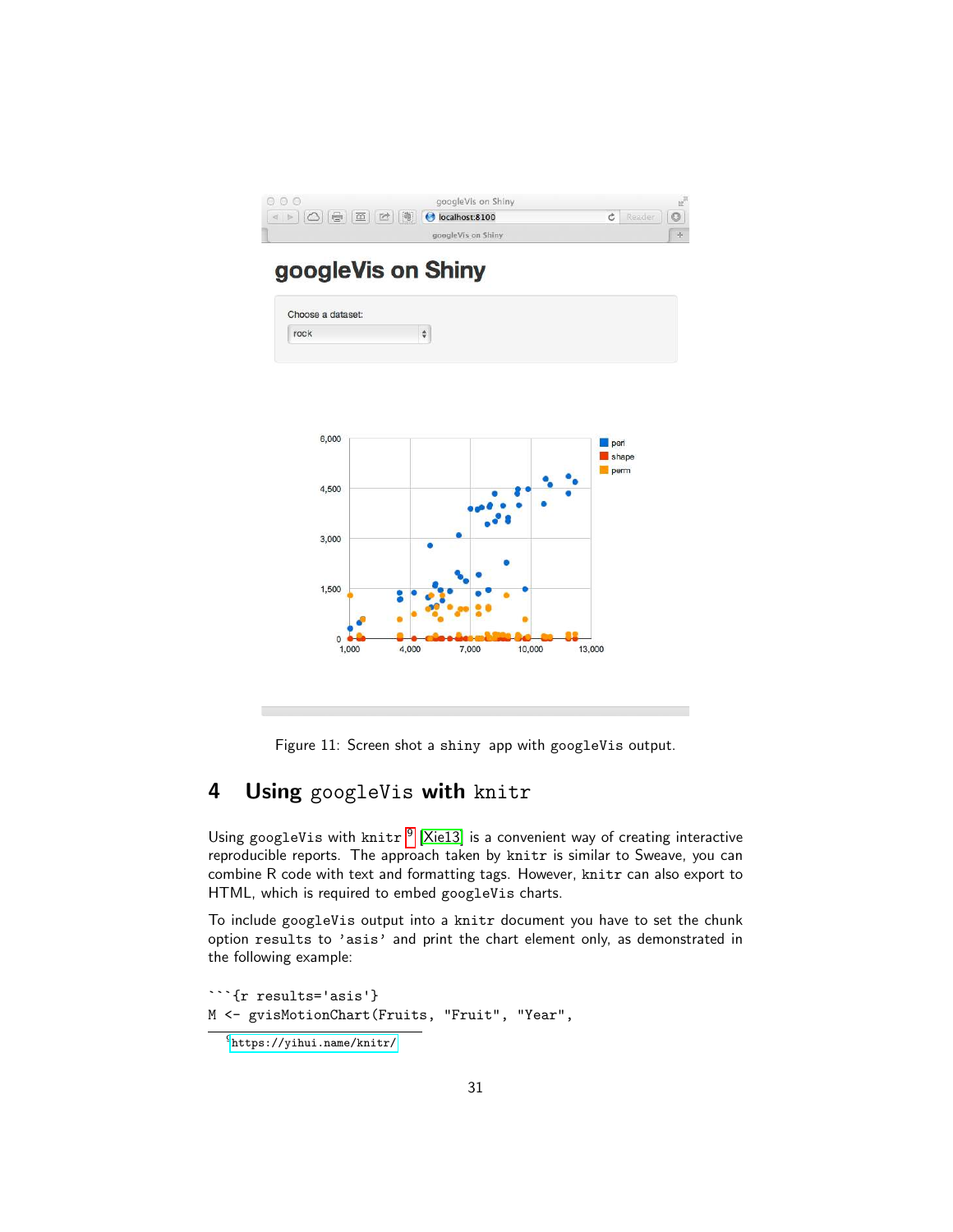options=list(width=550, height=450))

print(M, 'chart')  $\frac{1}{2}$ 

A little example was published in a blog post: [https://magesblog.com/post/](https://magesblog.com/post/2012-05-15-interactive-reports-in-r-with-knitr-and/) [2012-05-15-interactive-reports-in-r-with-knitr-and/](https://magesblog.com/post/2012-05-15-interactive-reports-in-r-with-knitr-and/)

Version 0.3.2 of googleVis introduced 'tag' as a new argument to the plot function plot.gvis, see also page [17.](#page-16-0) This argument is by default set to NULL and can be set globally outside the plot function via options().

The argument tag influences the behaviour of the plot function. The tag parameter can be the same as for the print function print.gvis. Indeed, setting options(gvis.plot.tag = 'chart') will change the behaviour of plot to print, so  $plot(x)$  will no longer open a browser window, but produce the same output as print(x, tag='chart'), if x is a gvis-object.

Hence, setting the option gvis.plot.tag in a knitr markdown Rmd-file to 'chart' will automatically turn all following plot statements into html output, see the example below and Figure [12.](#page-32-0)

```
# Markdown example with knitr and googleVis
===========================================
This is a little Markdown example file.
Set the googleVis options first.
In this case change the behaviour of plot.gvis
```{r setOptions, message=FALSE}
library(googleVis)
op <- options(gvis.plot.tag='chart')
\sqrt{2}The following plot statements will automatically return the HTML
required for the 'knitted' output.
## Combo chart
```

```
```{r ComboExample, results='asis', tidy=FALSE}
## Add the mean
CityPopularity$Mean=mean(CityPopularity$Popularity)
CC <- (CityPopularity, xvar='City',
          yvar=c('Mean', 'Popularity'),
          options=list(seriesType='bars',
                        width=450, height=300,
                        title='City Popularity',
                        series='{0: {type:\"line\"}}'))
plot(CC)
\frac{1}{2}Example of gvisComboChart with R code shown above.
```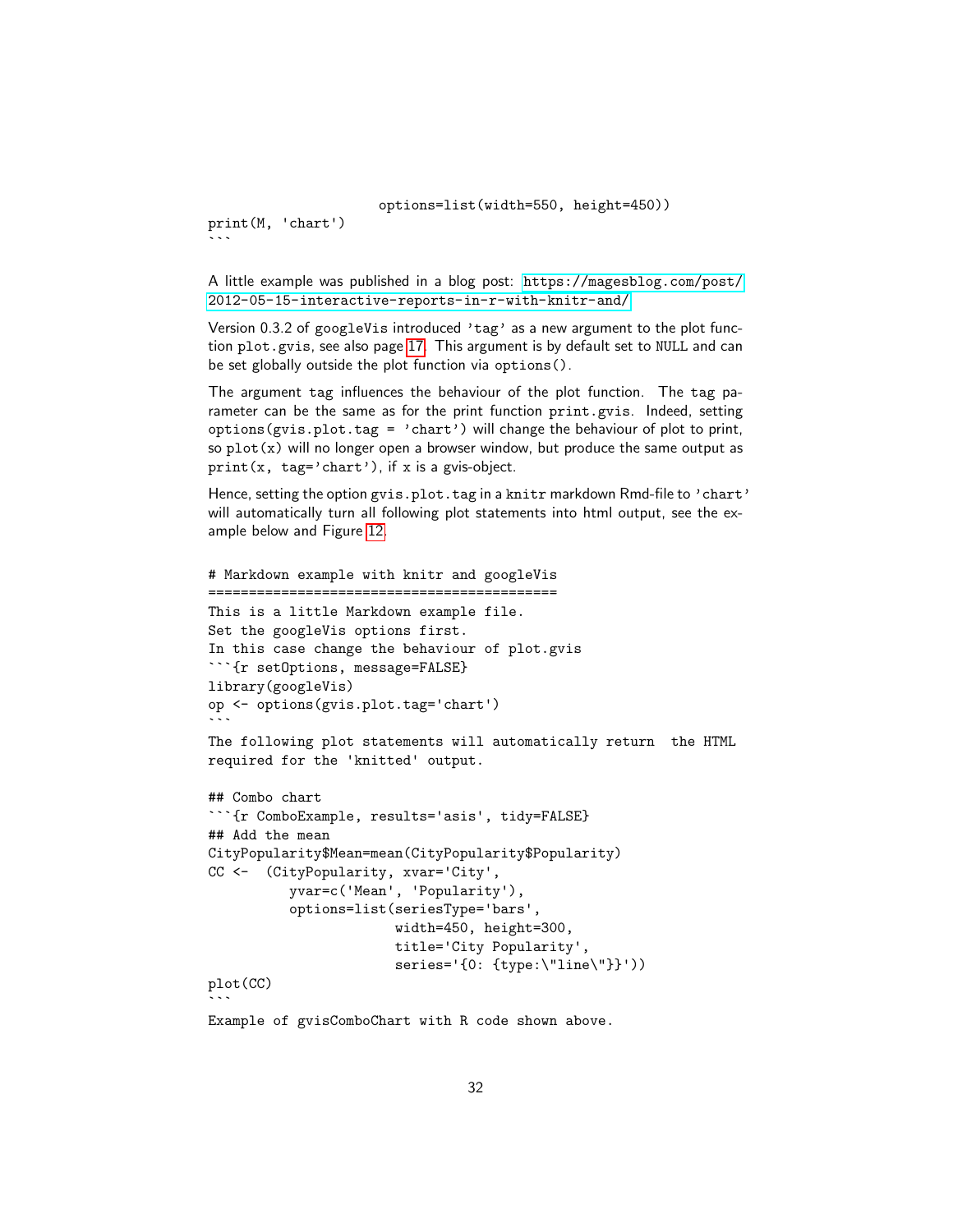

<span id="page-32-0"></span>Figure 12: Screen shot of the markdown example output

```
## Place two charts next to each other
```{r gvisMergeExample, results='asis', echo=FALSE}
Geo <- gvisGeoChart(Exports, locationvar='Country', colorvar='Profit',
                    options=list(height=300, width=350))
Tbl <- gvisTable(Exports, options=list(height=300, width=200))
plot(gvisMerge(Geo, Tbl, horizontal=TRUE))
\frac{1}{2}Example of a gvisGeoChart with gvisTable and R code hidden.
## Motion Chart
```{r MotionChartExample, results='asis', tidy=FALSE}
M <- gvisMotionChart(Fruits, 'Fruit', 'Year',
         options=list(width=400, height=350))
plot(M)
```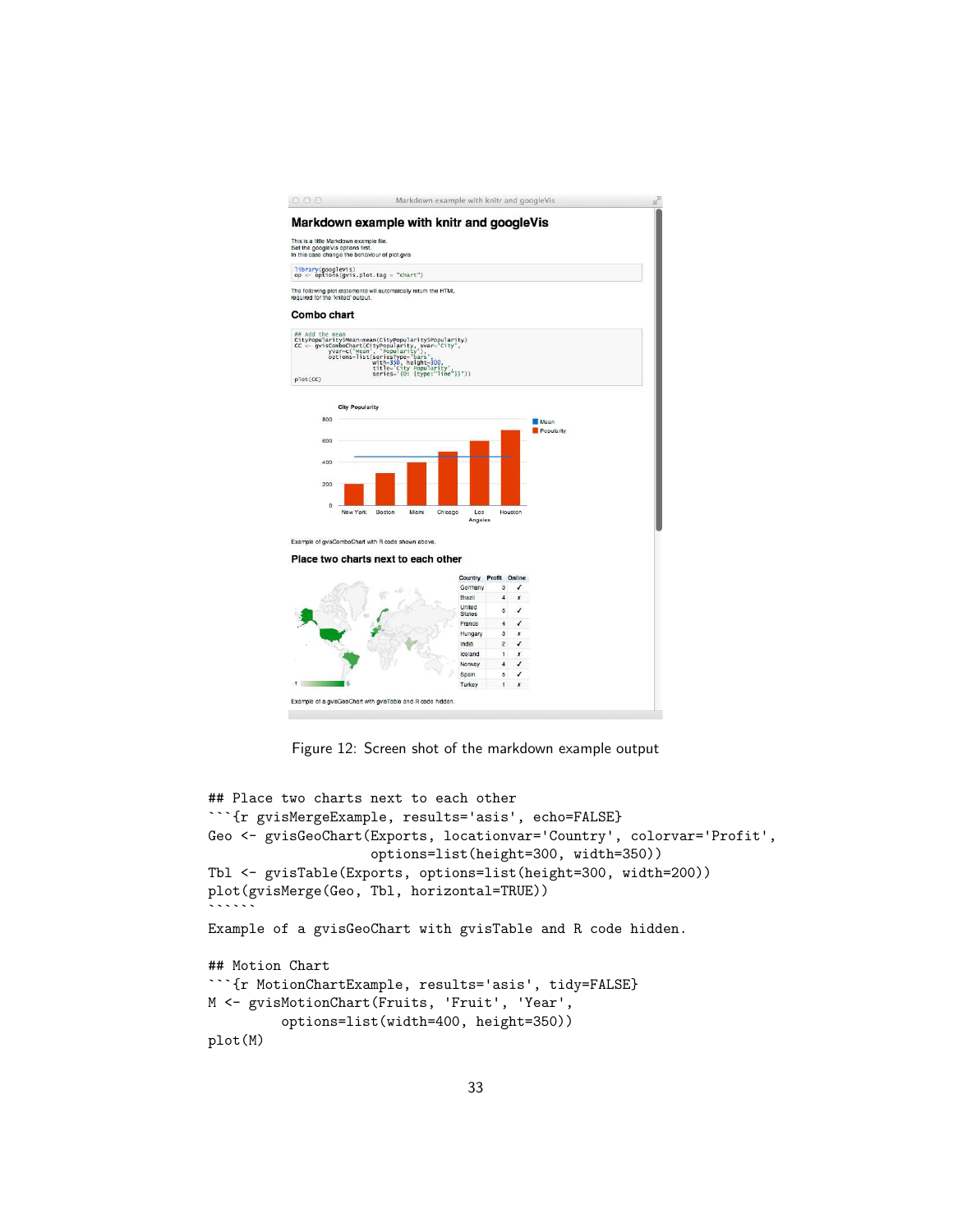```
Please note that the Motion Chart is only displayed when hosted on a
web server, or is placed in a directory which has been added to the
trusted sources in the [security settings of Macromedia]
(https://www.macromedia.com/support/documentation/en/flashplayer/help/settings_manager04.htm
See the googleVis package vignette for more details.
```

```
```{r resetOptions}
## Set options back to original options
options(op)
\sqrt{2}
```
 $\ddotsc$ 

Note that you can use the options() command in your knitr file to switch between an interactive mode, where you are likely to experiment, via copying and pasting R code into the console and running knit on the whole file.

A more comprehensive example is given in the help file to ?plot.gvis.

# <span id="page-33-0"></span>**5** Using googleVis in presentations

The Google Chart Tools are designed for web pages, so it should be no surprise that it can be difficult or impossible to embed googleVis output in traditional presentation software like MS PowerPoint<sup>[10](#page-33-2)</sup>, Google Docs, OpenOffice Impress or Apple Keynote.

The easiest way is to include screen shots into the slide with links to the live web pages. But this approach requires the presenter to switch between applications during her talk. This can be fun, but quite often it is not.

An alternative would be to build the presentation as a web page itself.

A popular approach here is the slidify package by Ramnath Vaidyanathan, [\[Vai12\]](#page-39-2) that builds on the knitr Markdown approach of the previous section. An example of a slidify presentation is the googleVis tutorial given at the useR! conference in 2013, [\[GdC13\]](#page-38-15).

Slidify provides a choice of different layout frameworks and syntax highlighting options. Additionally, slidify slides can be published from R online, e.g. on GitHub.

### <span id="page-33-1"></span>6 Beyond R

In this section we present ideas which go beyond the usual coding in R and are somewhat experimental.

<span id="page-33-2"></span> $10$  For MS PowerPoint on MS Windows the plug-in [liveweb](https://skp.mvps.org/liveweb.htm) provides the functionality to insert web pages into a PowerPoint slide and refresh the pages real-time during slide show.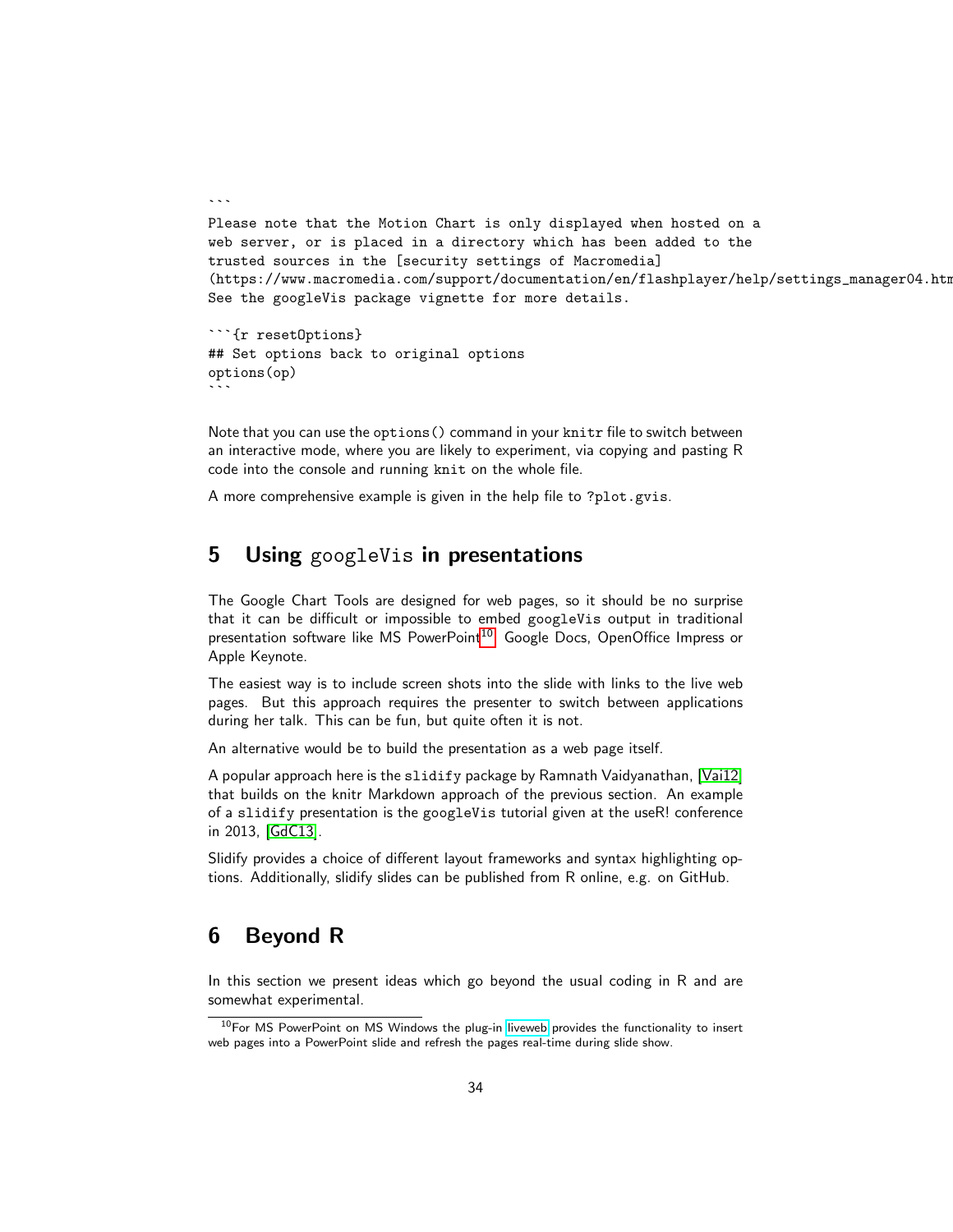

Figure 13: googleVis tutorial at the useR! 2013 conference: [https://](https://decastillo.github.io/googleVis_Tutorial) [decastillo.github.io/googleVis\\_Tutorial](https://decastillo.github.io/googleVis_Tutorial)

### <span id="page-34-0"></span>6.1 Registering to catch events

Google visualisations can fire and receive events  $11$ . It exposes the following two JavaScript methods:

- google.visualization.events.trigger() fires an event,
- google.visualization.events.addListener() listens for events.

Here is an example of registering to receive the selection event from the Google documentation:

```
var table = new google.visualization.Table(document.getElementById('table_div'));
table.draw(data, options);
google.visualization.events.addListener(table, 'select', selectHandler);
```

```
function selectHandler() {
  alert('A table row was selected');
}
```
We will only deal with this special case of a 'select' event of the 'addListner' method. This event is available for most visualisations and acts on user interactions, e.g. user selection clicks.

The 'addListener' method expects JavaScript code, which can be embedded into a gvis-object via options as (undocumented) parameter gvis.listener.jscode.

Here are some examples:

Look up the selected item in Wikipedia:

```
R> jscode <- "window.open('https://en.wikipedia.org/wiki/'
                    + + data.getValue(chart.getSelection()[0].row,0)); "
```
<span id="page-34-1"></span> $^{\rm 11}$  <br><https://developers.google.com/chart/interactive/docs/events>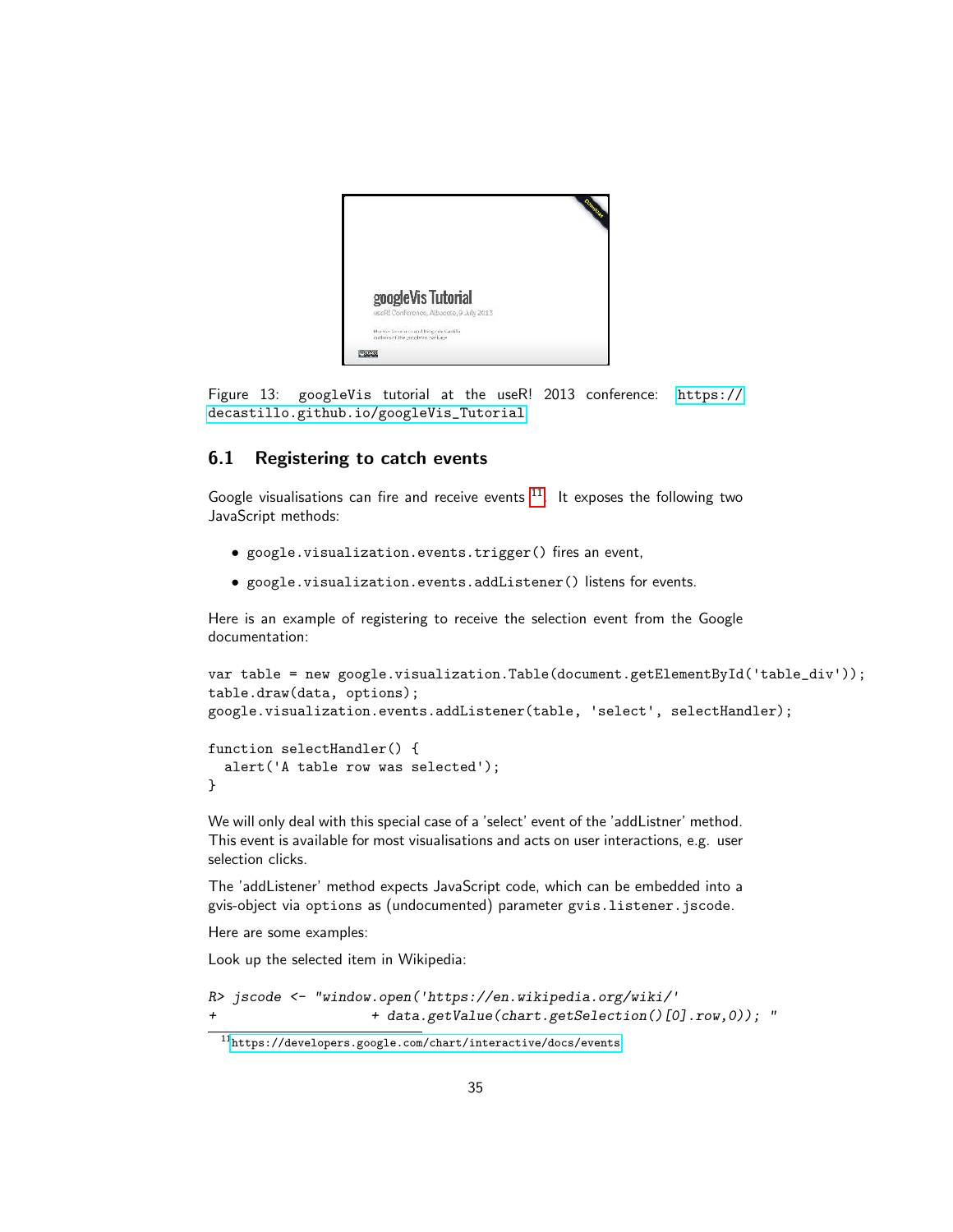```
R> J1 <- gvisGeoMap(Exports, locationvar='Country', numvar='Profit',
                   + options=list(dataMode="regions", gvis.listener.jscode=jscode))
R> plot(J1)
```
In the same way we can use the code in other charts, e.g. org- or line chart:

```
R> plot(gvisOrgChart(Regions, options=list(gvis.listener.jscode=jscode)))
R> plot(gvisLineChart(Regions[,c(1,3)], options=list(gvis.listener.jscode=jscode)))
```
In the following more advanced example the selected value of a table is displayed in a message box:

```
R> jscode <- "
+ var sel = chart.getSelection();
+ var row = sel[0].row;
+ var text = data.getValue(row,1);
        + alert(text);
+ "
R> J2 <- gvisTable(Population, options=list(gvis.listener.jscode=jscode))
R> plot(J2)
```
For more details see the demo(EventListener) and [Google Charts Reference.](https://developers.google.com/chart/interactive/docs/reference)

### <span id="page-35-0"></span>7 Frequent ask questions – FAQ

### <span id="page-35-1"></span>7.1 Can I use googleVis output in PDF files?

No, not directly.

The Google Charts API is designed for dynamic web output on your screen and not on paper. See also the section [5,](#page-33-0) page [34,](#page-33-0) which covers how to use googleVis in presentations.

Note that this vignette uses screen shots to include examples of googleVis charts.

For further details see Google's online documentation on [printing PNG charts.](https://developers.google.com/chart/interactive/docs/printing)

### <span id="page-35-2"></span>7.2 Can I change the colour of the bubbles in motion charts?

No, unfortunately not.

The colours are set by the Google Charts API and cannot be changed by the user.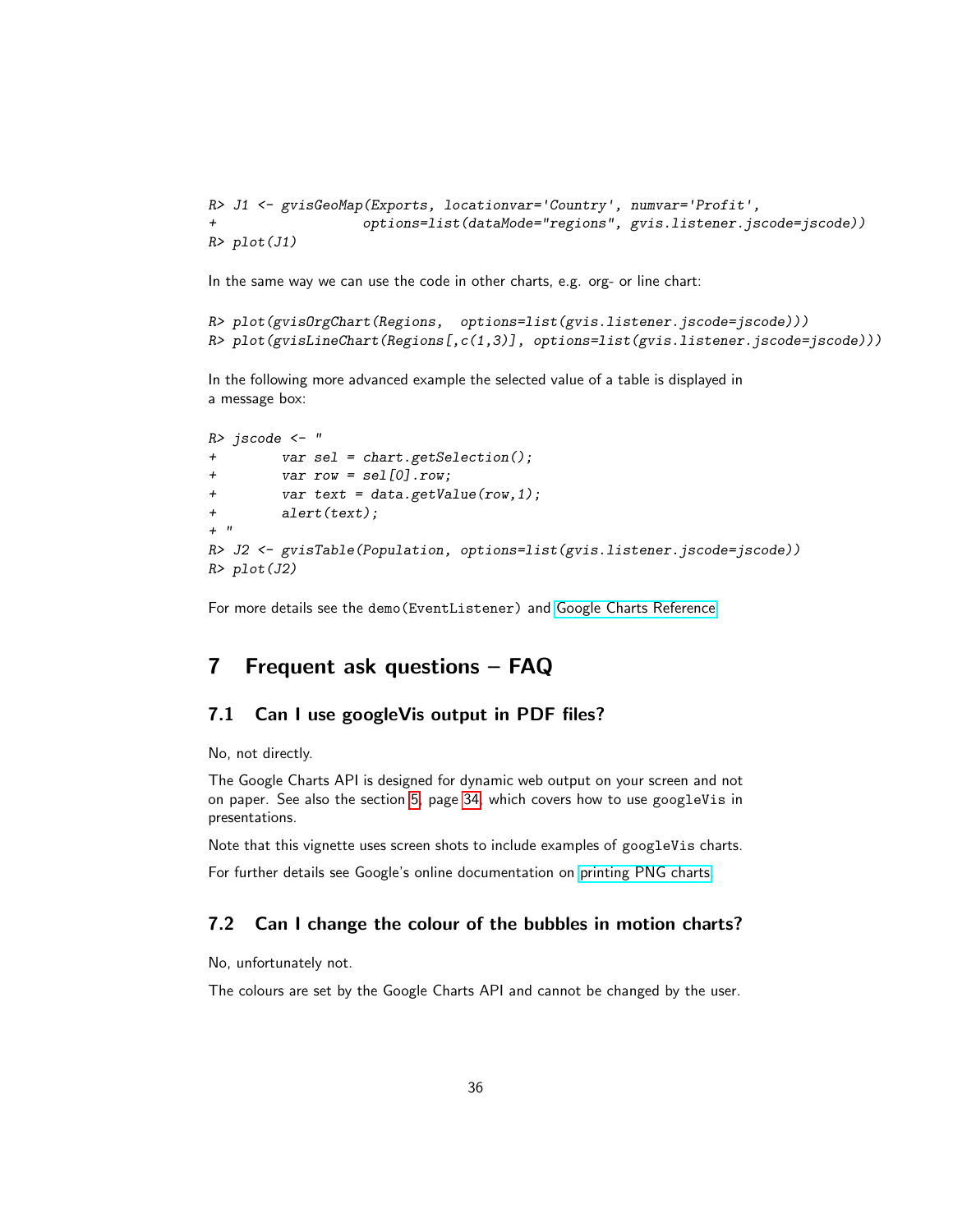### <span id="page-36-0"></span>7.3 Can I change the icons in Maps?

No, not via gvisMap.

However, you can upload your data to a Google Fusion Table and link it to a second table which defines the icons. See the Google Fusion Table support page for more details: [https://support.google.com/fusiontables/answer/2679986?](https://support.google.com/fusiontables/answer/2679986?hl=en) [hl=en](https://support.google.com/fusiontables/answer/2679986?hl=en)

### <span id="page-36-1"></span>7.4 Why can't I see motion charts when I open them from a local directory?

See section [2.4](#page-15-0) on page [16](#page-15-0)

### <span id="page-36-2"></span>7.5 Why can't I see motion charts on my iPad/iPhone?

Motion charts (also geo maps and annotated time lines) are rendered in your browser using Flash, unlike most other charts which use HTML5. Unfortunately, Flash is not directly supported on iOS devices such as iPads and iPhones.

### <span id="page-36-3"></span>7.6 How can I set axes limits with googleVis?

Unfortunately, there are no arguments such as ylim and xlim. Instead, the Google Charts axes options are set via hAxes and vAxes, with h and v indicating the horizontal and vertical axis. More precisely, we have to set viewWindowMode : 'explicit' and set the viewWindow to the desired min and max values. Additionally, we have to wrap all of this in  $\{\}\}$  brackets as those settings are sub-options of h/vAxes. There are also options minValue and maxValue, but they only allow you to extend the axes ranges.

Here is a minimal example, setting the y-axis limits from 0 to 10:

```
R> library(googleVis)
R> dat <- data.frame(x=LETTERS[1:10],
+ y=c(0, 4, -2, 2, 4, 3, 8, 15, 10, 4))
R> area1 <- gvisAreaChart(xvar="x", yvar="y", data=dat,
+ options=list(vAxes="[{viewWindowMode:'explicit',
+ viewWindow:{min:0, max:10}}]",
+ width=500, height=400,
+ title="y-limits set from 0 to 10"),
                    + chartid="area1ylim")
R> plot(area1)
```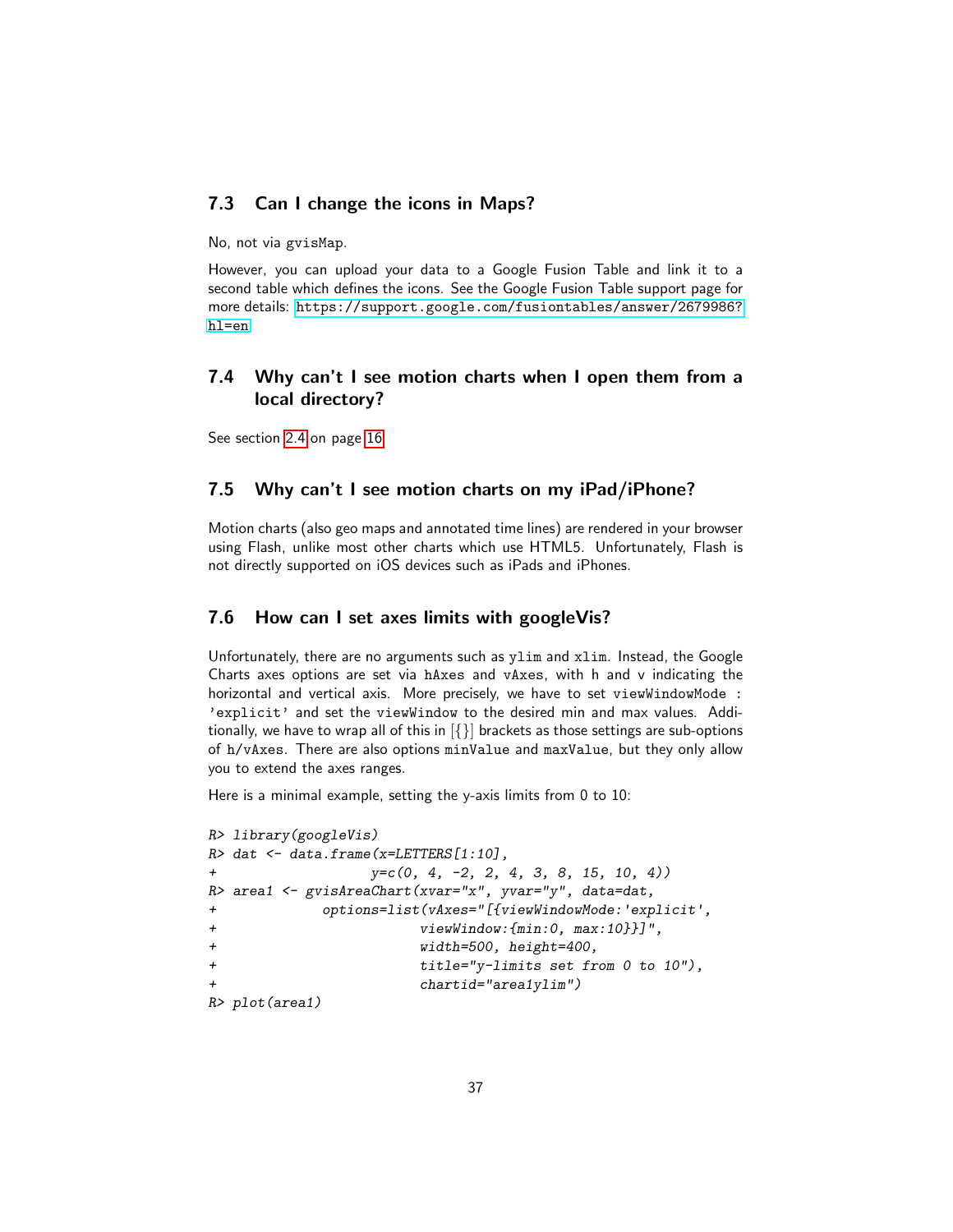### <span id="page-37-0"></span>7.7 How can I change the look and feel of the charts?

The charts have a lot of options which allow you to change the look and feel of the output, see the help files for more details. However, googleVis provides only an interface to the Google Charts API. If you have specific questions to the charts then please join the Google Visualisation API newsgroup: [https://groups.google.](https://groups.google.com/group/google-visualization-api) [com/group/google-visualization-api](https://groups.google.com/group/google-visualization-api).

For frequent ask questions regarding the API check: [https://developers.google.](https://developers.google.com/chart/interactive/faq) [com/chart/interactive/faq](https://developers.google.com/chart/interactive/faq).

#### <span id="page-37-1"></span>7.8 Is it possible to use googleVis in corporate work?

Review the Google Terms of Service (<https://developers.google.com/terms/>) and get in touch with your colleagues in  $IT / Legal$ . If in doubt contact Google directly.

#### <span id="page-37-2"></span>7.9 Bugs and issues

Should you find any issues or bugs with googleVis, then please drop us a line or add them to our issues list: <https://github.com/mages/googleVis/issues>

### <span id="page-37-3"></span>7.10 Citation

Please cite R and googleVis if you use it in your work or publications. Use

```
R> citation("googleVis")
```
and

*R> citation()*

for bib-entries and information on how to cite the software.

## <span id="page-37-4"></span>References

- <span id="page-37-5"></span>[Ben12] Henrik Bengtsson. R.rsp: R server pages. [https://CRAN.R-project.](https://CRAN.R-project.org/package=R.rsp) [org/package=R.rsp](https://CRAN.R-project.org/package=R.rsp), 2012. R package version 0.8.2.
- <span id="page-37-6"></span>[Fou10a] Apache Foundation. Apache HTTP Server 2.2. [https://httpd.apache.](https://httpd.apache.org) [org](https://httpd.apache.org), 2010.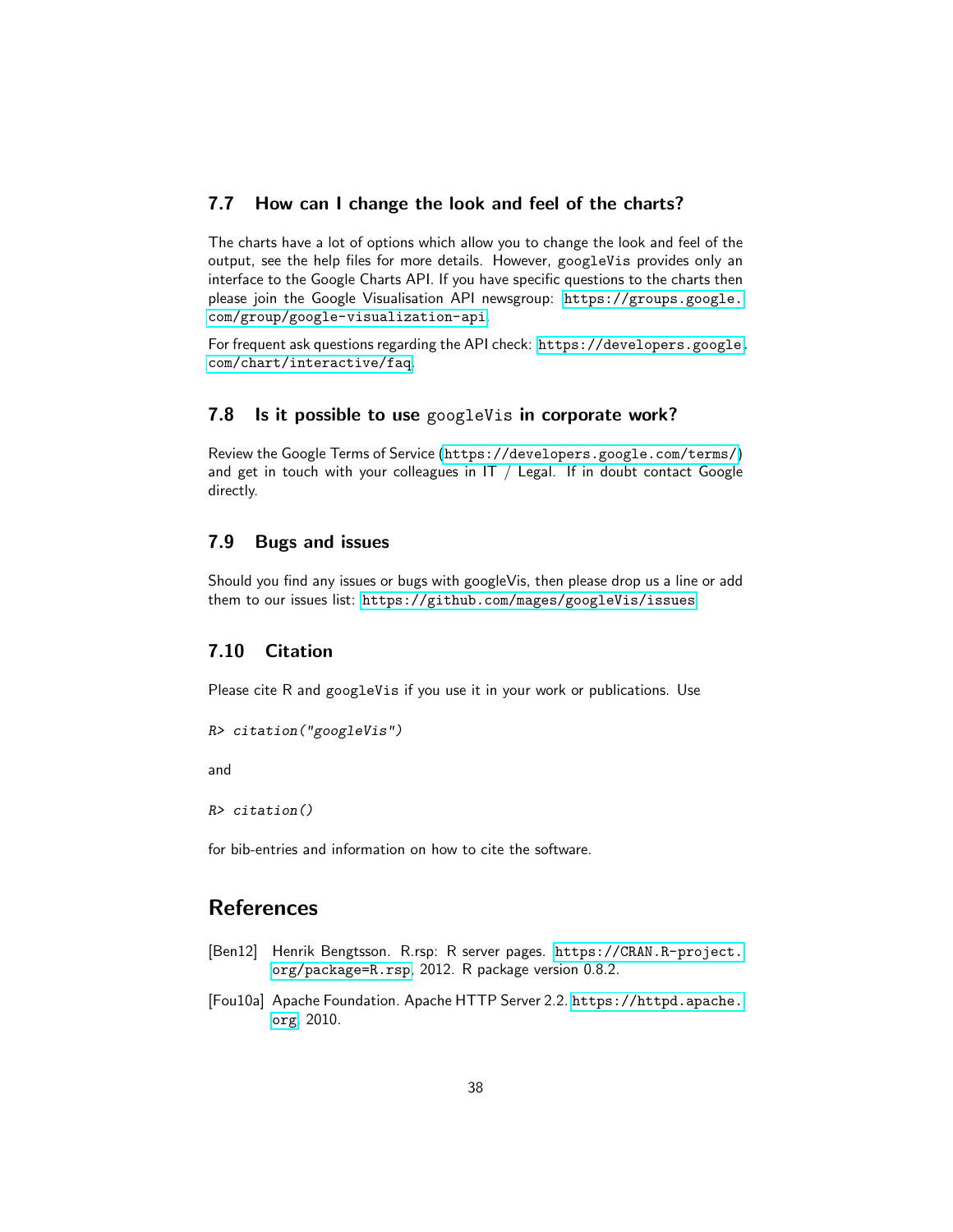- <span id="page-38-1"></span>[Fou10b] Gapminder Foundation. Gapminder. <https://www.gapminder.org>, 2010.
- <span id="page-38-4"></span>[GdC11] Markus Gesmann and Diego de Castillo. Using the Google Visualisation API with R. *The R Journal*, 3(2):40–44, December 2011.
- <span id="page-38-15"></span>[GdC13] Markus Gesmann and Diego de Castillo. *googleVis Tutorial*, 2013.
- <span id="page-38-3"></span>[GdC18] Markus Gesmann and Diego de Castillo. googleVis: Using the Google Charts API with R. <https://github.com/mages/googleVis>, 2018. R package version 0.6.3.
- <span id="page-38-11"></span>[Hor11a] Jeffrey Horner. brew: Templating framework for report generation. <https://CRAN.R-project.org/package=brew>, 2011. R package version 1.0-6.
- <span id="page-38-12"></span>[Hor11b] Jeffrey Horner. RApache: Web application development with R and Apache. <https://rapache.net>, 2011.
- <span id="page-38-13"></span>[Hor13] Jeffrey Horner. *Rook: Rook - a web server interface for R*, 2013. R package version 1.0-9.
- <span id="page-38-10"></span>[Inc12a] Google Inc. Google API Terms of Service. [https://developers.](https://developers.google.com/terms/) [google.com/terms/](https://developers.google.com/terms/), 2012.
- <span id="page-38-2"></span>[Inc12b] Google Inc. Google Chart Tools. [https://developers.google.com/](https://developers.google.com/chart/interactive/docs/gallery) [chart/interactive/docs/gallery](https://developers.google.com/chart/interactive/docs/gallery), 2012.
- <span id="page-38-9"></span>[Inc12c] Google Inc. Google Motion Chart API. [https://developers.google.](https://developers.google.com/chart/interactive/docs/gallery/motionchart.html) [com/chart/interactive/docs/gallery/motionchart.html](https://developers.google.com/chart/interactive/docs/gallery/motionchart.html), 2012.
- <span id="page-38-5"></span>[Inc12d] Google Inc. Google Public Data Explorer. [https://www.google.com/](https://www.google.com/publicdata/directory) [publicdata/directory](https://www.google.com/publicdata/directory), 2012.
- <span id="page-38-6"></span>[Inc12e] Google Inc. Google Visualisation Reference. [https://developers.](https://developers.google.com/chart/interactive/docs/reference) [google.com/chart/interactive/docs/reference](https://developers.google.com/chart/interactive/docs/reference), 2012.
- <span id="page-38-7"></span>[JSO06] JSON.org. JSON. <https://www.json.org/>, 2006. RFC 4627 application/json.
- <span id="page-38-8"></span>[Oom14] Jeroen Ooms. The jsonlite package: A practical and consistent mapping between json data and r objects. *arXiv:1403.2805*, 2014.
- <span id="page-38-14"></span>[RI13] RStudio and Inc. *shiny: Web Application Framework for R*, 2013. R package version 0.4.0.
- <span id="page-38-0"></span>[Ros06] Hans Rosling. TED Talk: Hans Rosling shows the best stats you've ever seen. [https://www.ted.com/talks/hans\\_rosling\\_shows\\_the\\_](https://www.ted.com/talks/hans_rosling_shows_the_best_stats_you_ve_ever_seen.html) [best\\_stats\\_you\\_ve\\_ever\\_seen.html](https://www.ted.com/talks/hans_rosling_shows_the_best_stats_you_ve_ever_seen.html), 2006.